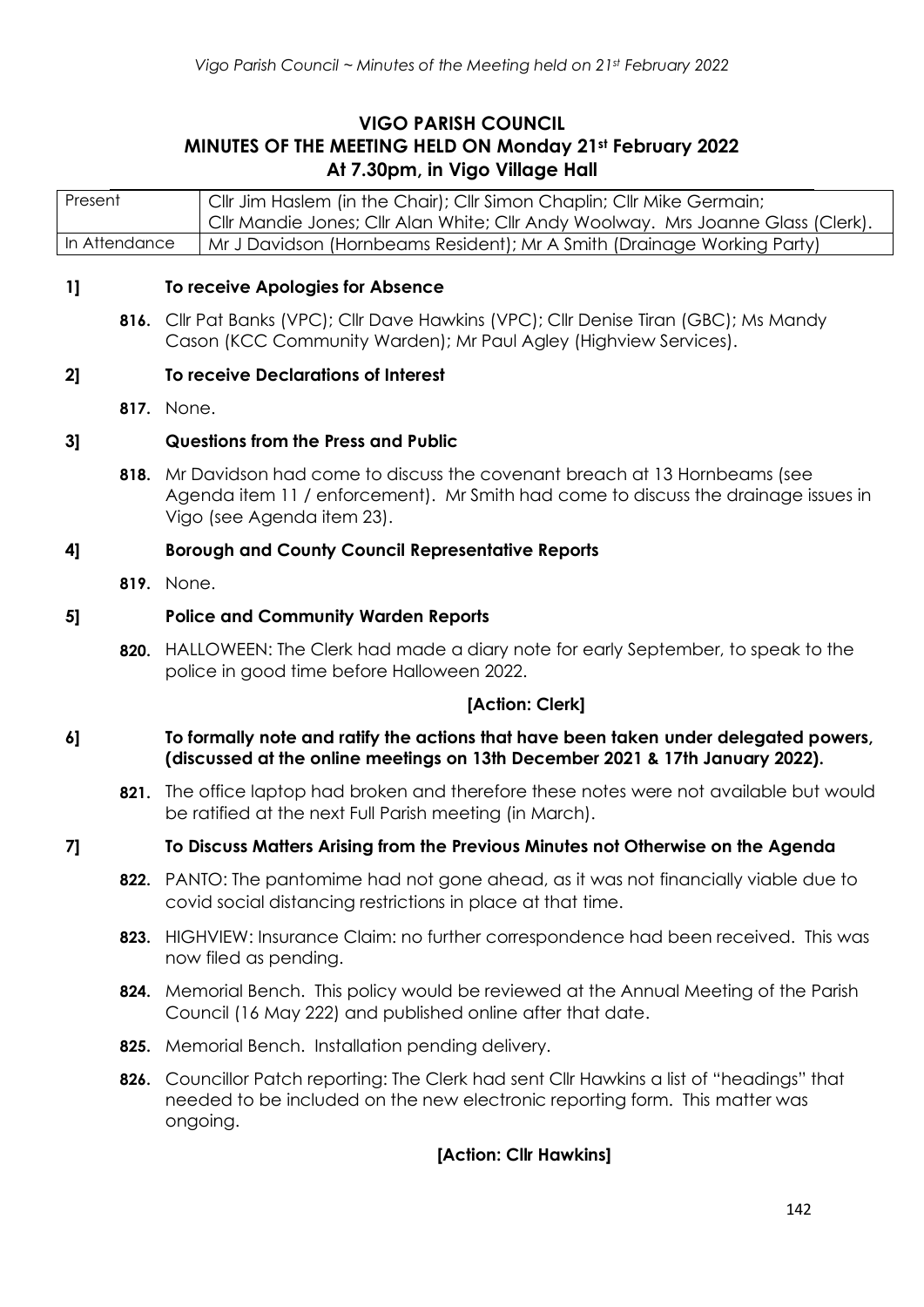**827.** Defibrillator training. The Clerk had emailed the Hall Manager to ask for availability for these training sessions.

## **[Action: ongoing]**

#### **8] Services**

#### **a) Grounds Maintenance**

- **828.** DAMAGE TO PARISH LAND Access Road to the Water Tower from The Coppice. The land in this area was no longer being damaged due to the installation of the bollard. A "no vehicular access" sign would be installed, if necessary, in the future.
- **829.** TIMBER BANK: The agreement had been signed by the Clerk and returned to the resident. The Clerk had spoken to Highview Services about accessing Parish land via 87/89 Timberbank, to ask that an alternative is found if possible, and if not, any damage caused is repaired asap.
- **830.** DOG DIRT BINS: The Clerk would collate the suggested locations and mark on a map for consideration at a future Parish meeting.

## **[Action: Clerk]**

**831.** It was noted that a small picket fence that had been enclosing Parish Land near between Timberbank and Bramblebank had fallen down. Clerk to ask Highview Services to retrieve this. This area of land had not been maintained for some time – Clerk to check the land ownership map and ask Highview Services to maintain accordingly.

## **[Action: Clerk]**

## **b) Trees**

**832.** Timberbank: The Clerk had replied to the resident suggesting that he contact his insurance, but the resident stated that his insurance claimed the issue dated back to before he bought the property. The resident stated he had had a surveyor visit and report on the issue, the Clerk asked for a copy of the report.

## **[Action: ongoing]**

**833.** Timberbank: Tree on Parish land (located inside the school fence) limb(s) overhanging resident's fence. The Clerk reported that this work had been added to the tree list for this season (non-urgent).

## **[Action: Clerk]**

**834.** REPORT / PLAN SHOWING TREES IN CLOSE PROXIMITY TO RESIDENTIAL PROPERTIES: No further update. Agreed to file this as pending.

## **[Action: pending]**

- **835.** TREES ON PARISH LAND BUT INSIDE SCHOOL FENCE: work had been added to the list for this season.
- **836.** Streetlights obscured by Parish owned vegetation / trees. This work had now been carried out.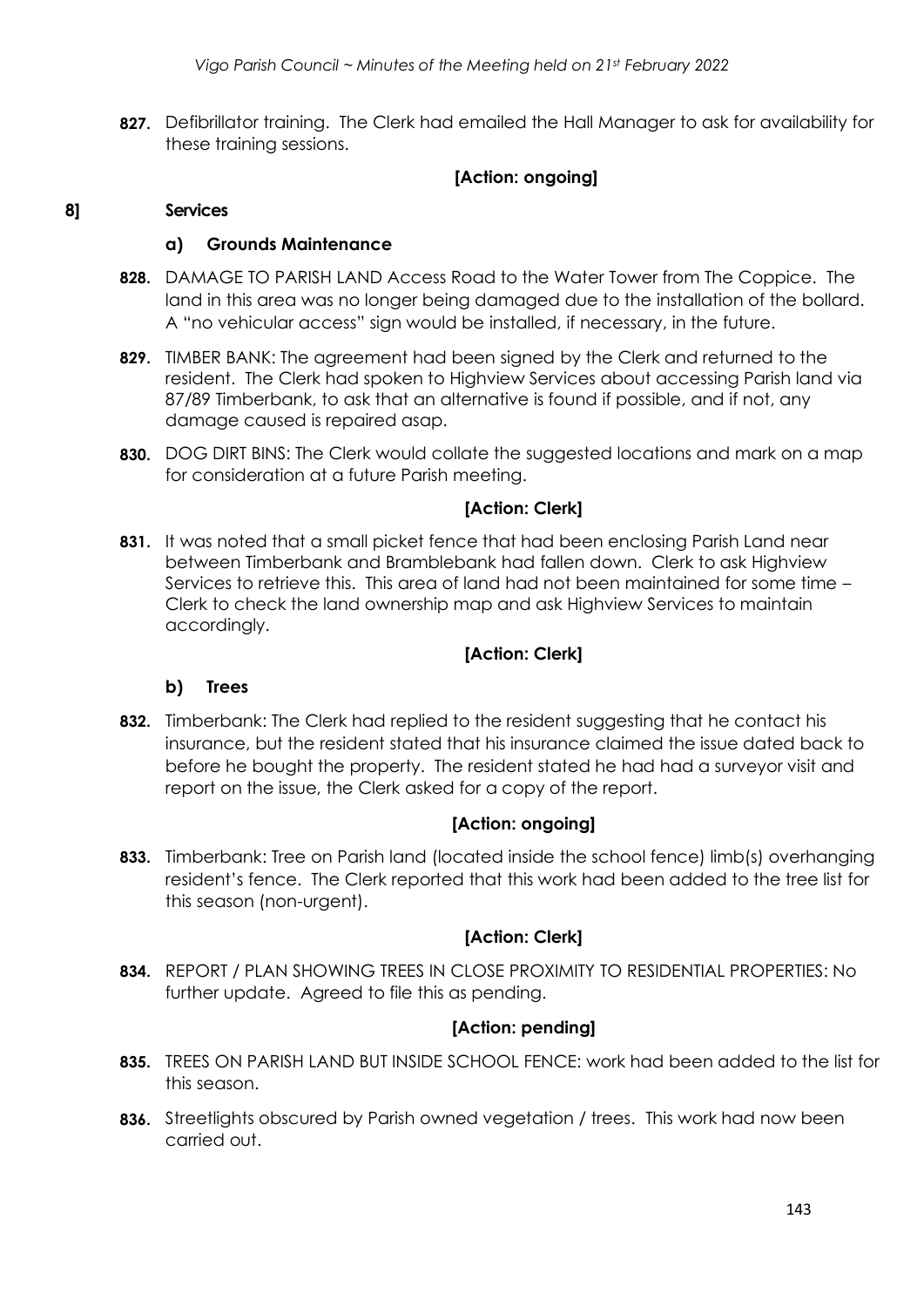**837.** SCOUT HUT: TREES AROUND THE PERIMETER: The Clerk had been contacted by the Scout Leaders who were concerned about the trees on the boundary, which they felt were over tall and needed to be coppiced. They would not like the wood removed, as several of their parents had log burners. They had offered to get quotes for the work and pass them to the Council if the Council felt their contractors were too busy. The Scout leaders noted that a tree in their own property had fallen down, and a limb had also fallen from a Parish Council tree.

Highview Services had inspected the trees and felt there was no need to reduce the height or coppice any of the trees. A few ash trees needed to be taken out and this work had been added to the works list. The request to coppice all the trees was not reasonable as it would be a huge project with no real arboreal justification for the work. It was noted that some years ago (3 or 4) extensive cutting back was done around the perimeter of the scout hut, at their request.

It was agreed to follow the advice of Highview Trees and remove the few ash that needed to be taken out, but do no more than that. Clerk to write to the Scout Leaders to confirm agreed action.

# **[Action: Clerk]**

**838.** Hornbeams: request to cut back trees on Parish land. Highview Services had inspected and found the trees were not overhanging or causing any issue. There was a small group of Ash to the front of the property which were partly on the resident's land, and partly on Parish land. They were around 4 metres from the house. No work was required at the present time, but the trees would continue to be monitored as part of the woodland management programme. Clerk to respond accordingly.

# **[Action: Clerk]**

- **839.** There had been concerns from residents about the tree work (coppicing) being carried out along Commority Road. It was thought that this was regular coppicing being carried out by the Birling Estate as a maintenance project.
- **840.** Admers Wood: request for tree work. The resident had requested that tree work was carried out to the trees adjacent to the side of the property, in particular to reduce some overhang.

Highview Trees had inspected and agreed some work did need to be carried out. The Clerk had updated the resident to state exactly what would be done, and to say it would be carried out before the end of the season.

# **[Action: ongoing]**

**841.** A cherry tree on private land had been damaged by Storm Eunice – the Clerk had received a phone call to report the issue. Highview Services inspected and confirmed that the trees (one of a row of cherry trees) were on private land, and if the tree fell, it would fall toward the resident's garden. As it was dark, no further action was taken at that time. The Clerk noted that the Parish had written to the resident previously to ask them to carry out work to their trees, as they had been causing issues with parked cars. The Clerk would write again asking the resident to have the trees maintained.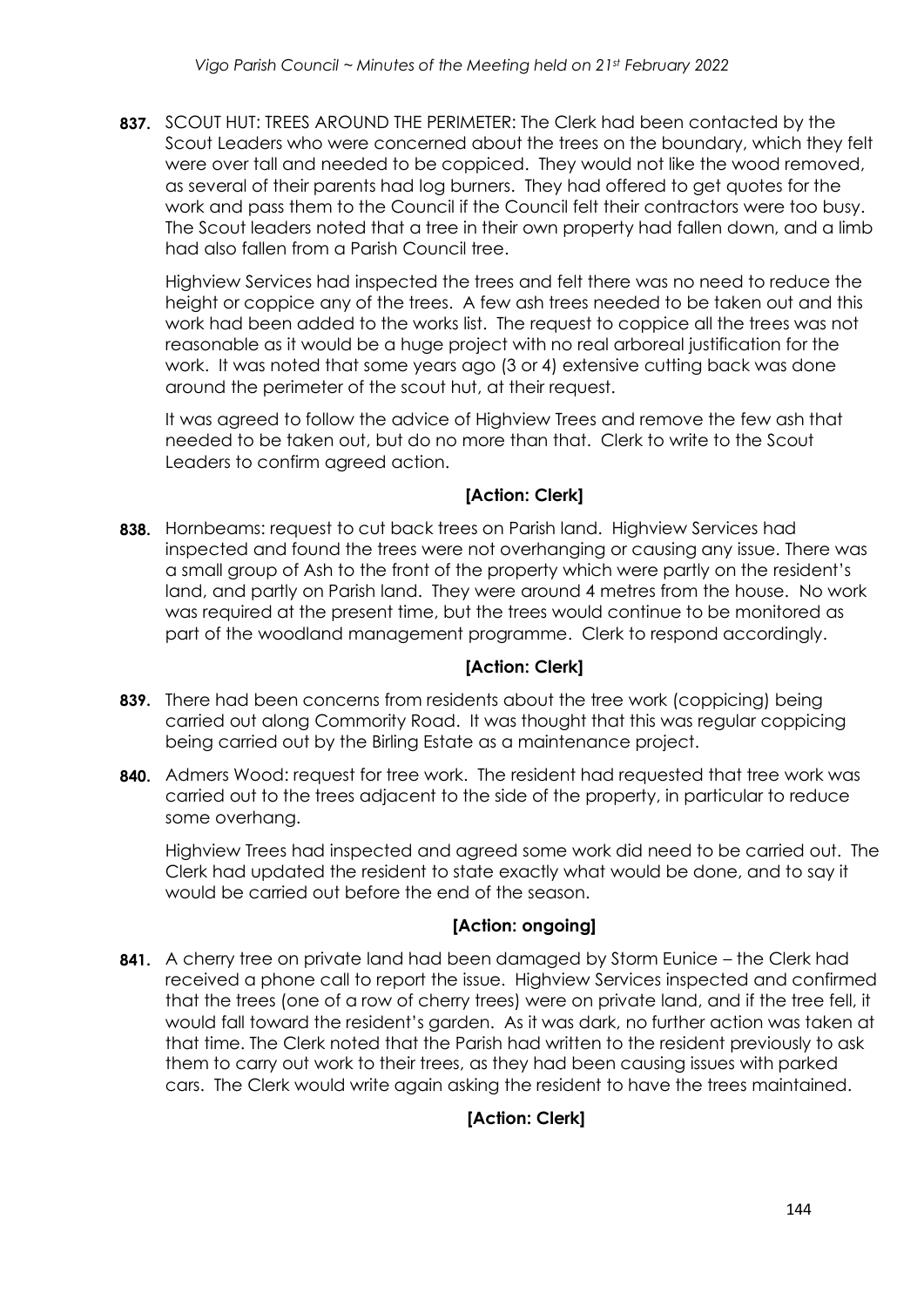**842.** STORM EUNICE: The Clerk reported that the Parish office phone had been diverted all weekend to allow calls about fallen trees to be received and actioned swiftly. A number of calls had been received, and further tree issues had been located directly on the ground and all dealt with in a swift manner.

The trees which had been dealt with from Friday 18<sup>th</sup> to Sunday 20<sup>th</sup> February were noted as follows:

- Silver Birch, top of Admers Wood, fallen
- Alder, bottom of Chestnut Lane, uprooted
- Hazel, Commority Lane, uprooted
- Large Silver Birch x 2, opposite Beech Mast (Country Park side) fallen / uprooted
- Mature Oak, 2 x large torn limbs fallen (onto a car) Croftside
- Silver Birch (previously identified for felling), Stonecroft, fallen
- Silver Birch, Centre Path / top of Woodside, uprooted, path damaged
- Chestnut, rear of Stonecroft, uprooted
- Twin stem Chestnut, Country Park tree, fell across Waterlow Road, uprooted
- Mature Willow, S bend onto Waterlow Road, uprooted into road
- Silver Birch (Country Park), Waterlow Road / Bramble Bank uprooted into road

There were various other trees fallen / uprooted / snapped out – non urgent due to locations

- **843.** It was noted that there had been two incidents of damage to property caused by Parish Council trees during the storm. The Clerk had contacted the Councils insurance to ask what the process would be should there be a claim against the council. The Clerk had been informed that the property owners would need to go through their own insurance initially, then their insurers would try and claim from the Parish insurers. However, with storm damage unless it could be proven that the trees were in bad condition, it is unlikely a claim would be successful. If any correspondence was received, it should be passed directly to the insurers.
- **844.** One of the incidents of damage had been reported to the Clerk a damaged fence in Timberbank. The Clerk was to ask Highview Tree Services to check the damage to ensure it had been caused by a Parish tree (the photographs supplied were not clear) so that the matter could be discussed further.

## **[Action: Clerk]**

**845.** Bramble Bank: The Clerk had been contacted about a split / broken tree on Parish Land to the rear of Bramblebank. There were also a couple of damaged branches hanging over the property. The resident understood there were much more pressing issues but did want to let the Parish know. The Clerk confirmed that the Grounds Maintenance team were aware of the issue and would deal with it as soon as possible.

## **[Action: ongoing]**

**846.** Timberbank: The Clerk had been contacted about a cracked / fallen tree behind their property, on the edge of Harvel Road. The Clerk spoke to the Grounds Maintenance team who said they were aware of the issue, but the tree was firmly lodged and would not move. They would deal with the matter as soon as they could.

# **[Action: ongoing]**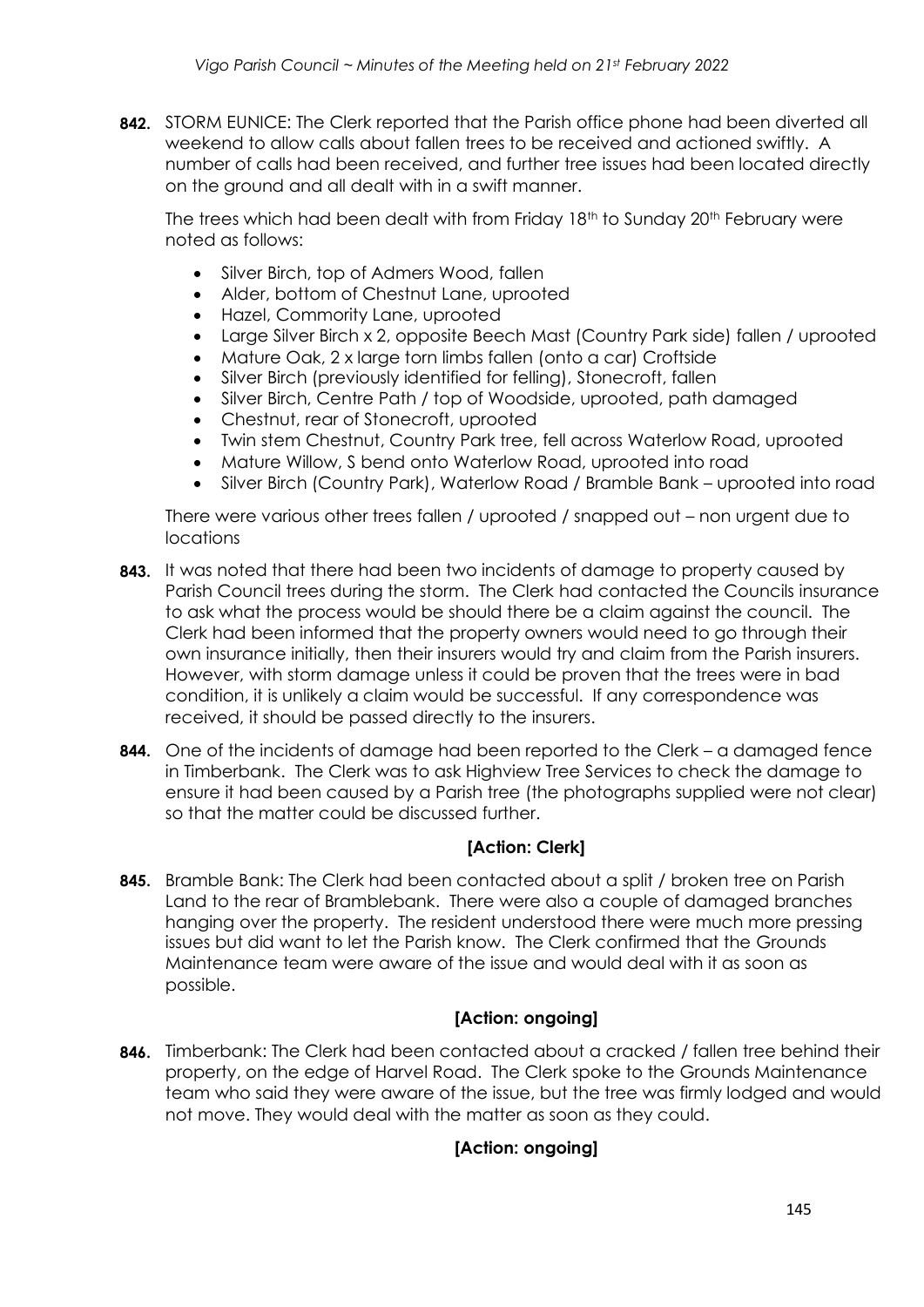**847.** Alder at end of Chestnut Lane: An Alder (part of a group of Alders) had fallen during the storm. A Chestnut Lane resident had written to the Clerk to inform of his concerns about the remaining trees, stating that he had been asking for years for this group of trees to be reduced or removed due to their height and close proximity to properties.

The Clerk noted that these trees had been inspected on a number of occasions with no obvious issues reported, and also noted that the trees had been crown reduced in recent years.

The resident now felt the remaining trees were dangerous and needed to be removed. It was agreed to get Highview Tree Services to inspect the trees again and report back. Clerk to update the resident.

## **[Action: Clerk]**

- **848.** The Clerk and Cllr Banks had both contacted Highview Services and SC Groundcare to thank them for their hard work during the storm. It was agreed that it was testament to the regular inspections and tree maintenance carried out, that there were not more trees down. All agreed.
- **849.** The Clerk noted that the Grounds Contractors had been on call all weekend during the storm, and had been working long hours, including evening call outs in the dark. It was agreed that there had been a significant amount of emergency tree surgery carried out, and therefore it was suggested that a bonus be paid to Highview Services (and by extension SC Groundcare) for their efforts.

Cllr White proposed that a sum of £500 be paid to Highview Tree Services as a one-off bonus (to be paid from the Emergency Tree Fund) – this was seconded by Cllr Haslem and agreed by all.

The Clerk would let Highview Services know and process the payment accordingly.

## **[Action: Clerk]**

## **c) Grass Cutting**

**850.** Nothing to report.

## **9] To discuss removal of diseased trees (Chalara) and to discuss replanting.**

**851.** It was agreed to defer this matter until the March Parish Council meeting.

## **10] To discuss the engagement of an arboricultural consultant and agree the associated costs.**

**852.** The Clerk had received a number of complaints / concerns about a large oak tree on a bank at the rear of Chestnut Lane. Although Highview Services and the Parish Tree Warden felt the tree was in good health, due to the location, and the concerns of more than one resident, the Clerk had emailed an arboricultural expert (Sylvan Arb) for a quote to look at the tree.

It would cost £345 (plus VAT) to have Sylvan Arb inspect one tree, and thereafter £75 for each additional tree (up to a total of five trees) (£645 for five trees).

The Clerk thought there would be more trees that could do with an additional inspection, and that it would be easy to nominate five trees.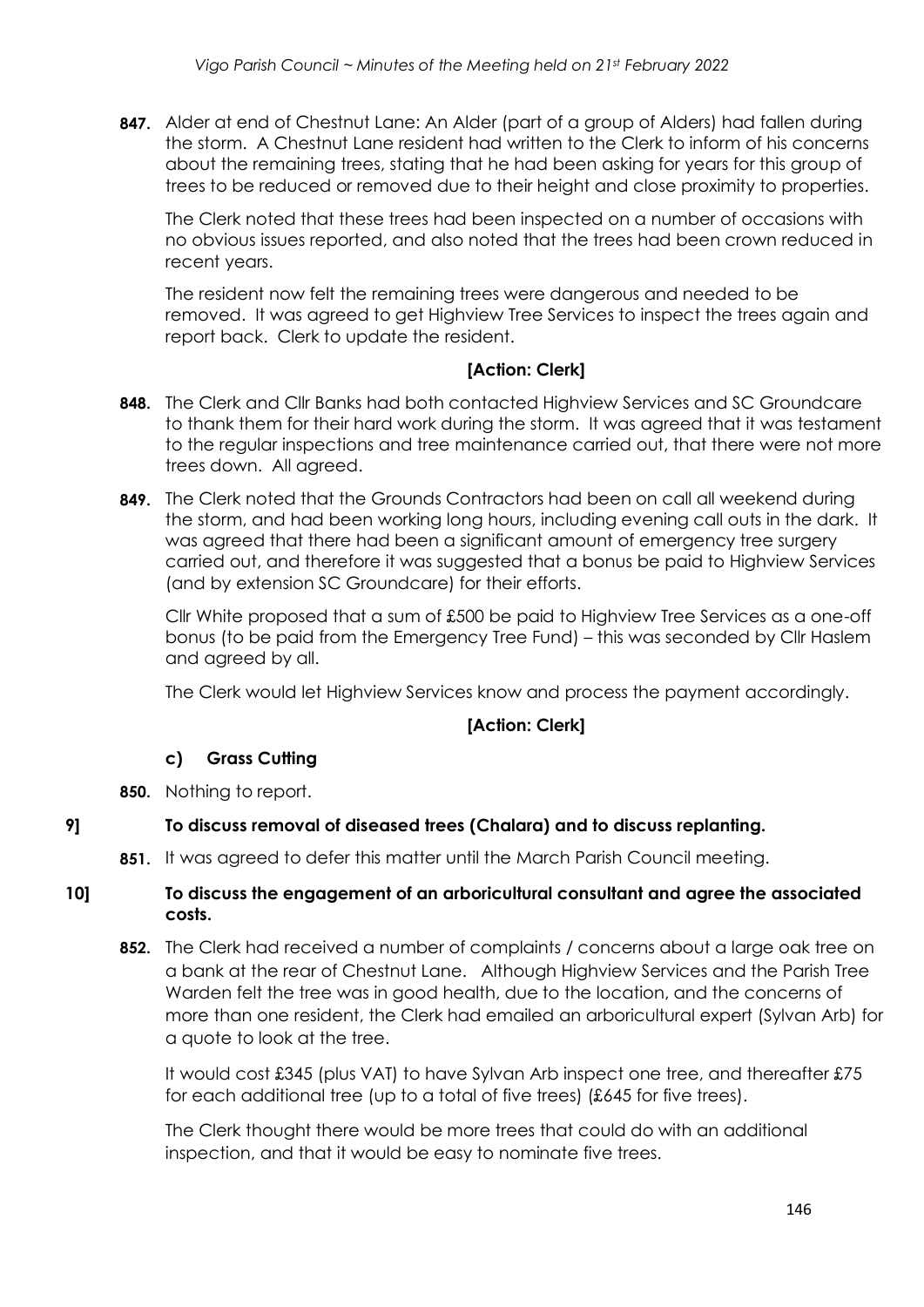Cllr Haslem proposed that the Parish Council engage Sylvan Arb to inspect up to five trees in the village, at a cost of £645. Trees for inspection to be identified by Highview Services and agreed by Council. This was seconded by Cllr White and agreed by all. Clerk to contact Sylvan Arb ad book an appointment.

## **[Action: Clerk]**

## **11] Planning**

## **a) Local Authority Tree Preservation Applications**

**853.** None noted at time of agenda publication.

#### **b) Full Planning Applications**

- **854.** Z.48: 20211474: 2 Woodside: erection of single storey side extension. The Clerk noted that this application had been permitted by Gravesham Borough Council.
- **855.** 687: 20211120: 5 Chestnut Lane: Erection of a single storey front extension with a pitched roof to include the existing garage. The Clerk noted that this application had been permitted by Gravesham Borough Council.
- **856.** GBC20220076: 4 Bramble Bank: Application for non-material amendment to planning ref no. 20210168 to allow a small strip of cladding to the front window and reduce the side window on the existing porch. There were no objections to this amendment. Clerk to respond to Gravesham Borough Council accordingly.

## **[Action: Clerk]**

**857.** 20211524: 213 Highview: Demolition of existing conservatory and erection of a single storey rear extension. (Application received after agenda publication). The Parish Council looked at the plans and had no objections, as long as the finish matched the existing and the windows were not in a style that would be a covenant breach. Clerk to respond to GBC accordingly.

## **[Action: Clerk]**

## **c) Covenant Three Applications**

**858.** Hornbeams: approval of planting scheme and installation of driveway. The Clerk had emailed the resident to give approval but would now follow this up with a formal letter for their records.

# **[Action: Clerk]**

**859.** Churchside: Removal of 5 x existing conifer / leylandii trees, and planting of a beech hedge. The Clerk had not yet written giving covenant approval but would do so as soon as possible.

# **[Action: Clerk]**

**860.** Hornbeams: Drop Kerb (reconsideration of original refusal). The Clerk had emailed the resident to inform that the Parish Council would not approve this application. The Clerk would now follow this up with a formal letter.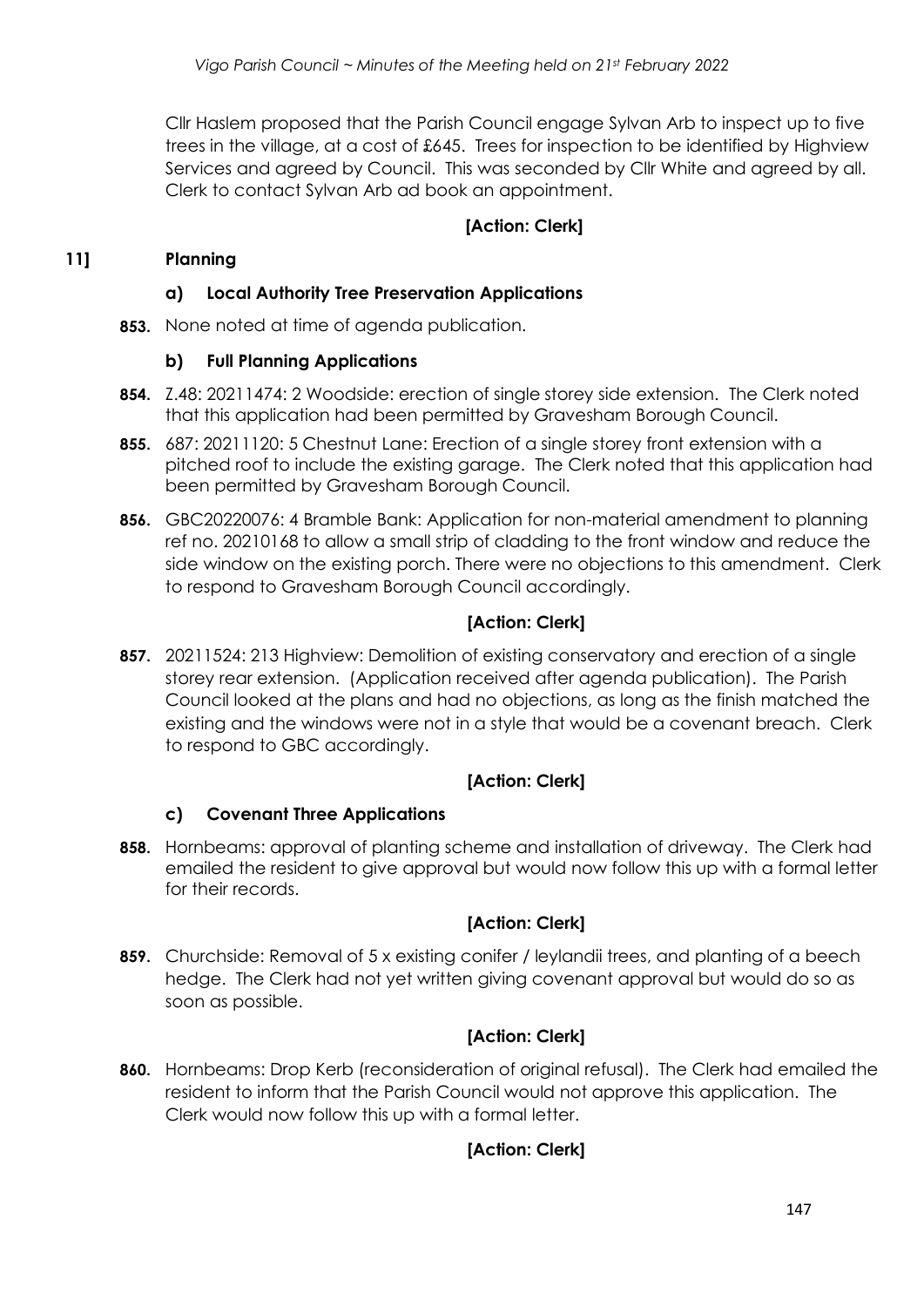**861.** Churchside: Request for approval for change of window frames to dark grey (clear glass). The Clerk had emailed the resident to give approval but would now follow this up with a formal letter for their records.

# **[Action: Clerk]**

**862.** Highview: removal of rear extension. The Clerk had not yet written giving covenant approval but would do so as soon as possible.

## **[Action: Clerk]**

- **863.** BEECHMAST: Cov 3: Replacement Fence. The Clerk had emailed the resident for a second time to arrange a site meeting, but no response had been received yet. The resident had emailed to inform they had put this project on hold for now. Filed as pending.
- **864.** Cov 3: Chestnut Lane: Erection of a single storey front extension with a pitched roof to include the existing garage. The Clerk had not yet written giving covenant approval but would do so as soon as possible.

## **[Action: Clerk]**

**865.** Cov 3: The Coach Drive: Application to infill front porch. The Clerk had not yet written giving covenant approval but would do so as soon as possible.

## **[Action: Clerk]**

**866.** Cov 3: Ash Keys: Application to install new windows and doors. The Clerk had not yet written giving covenant approval but would do so as soon as possible.

## **[Action: Clerk]**

**867.** Cov 3: Highview: Application to change garage flat roof to pitched, to include a small porch with new front door. The Clerk had not yet written giving covenant approval but would do so as soon as possible.

# **[Action: Clerk]**

- **868.** Retro Cov 3: Croftside: Retrospective approval for extension and in-fill, as well as replacement garage door. The Clerk had written giving covenant approval as agreed.
- **869.** Highview: Demolition of existing conservatory and erection of single storey rear extension. The Full Planning Application for this was noted and approved earlier in the meeting. There were no objections to giving covenant approval as the finishes matched the existing (white framed clear glass). Clerk to write giving approval.

# **[Action: Clerk]**

**870.** Highview: To relocate rear garden wall. The applicant wished to relocate his rear garden wall, to enclose a small area of land belonging to the resident, and to put the wall in line with the neighbouring properties. Photographs had been supplied by the resident, and the Clerk had shown the location of the property on a map.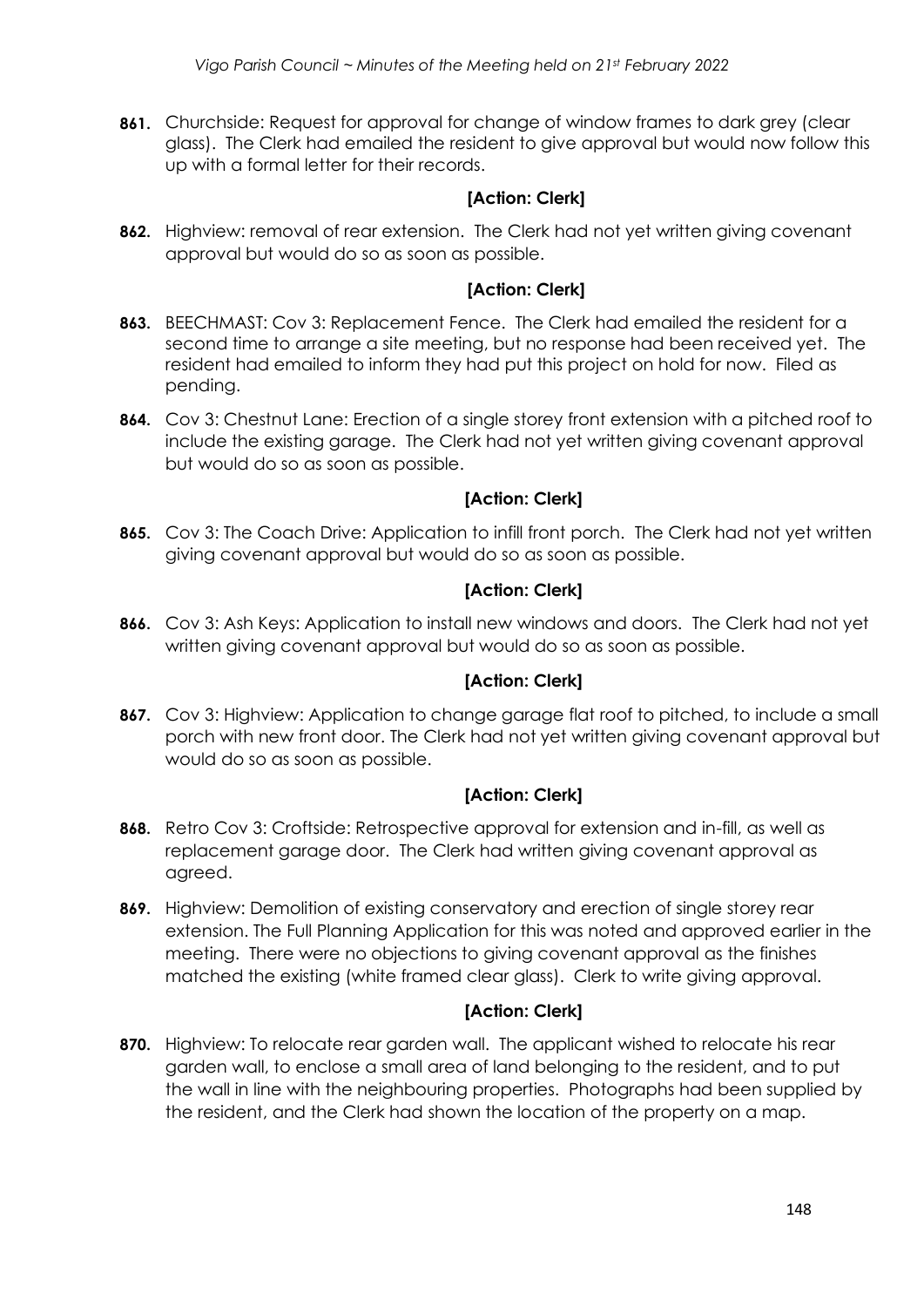It was noted that as long as the wall was in the same line as the neighbouring property, there would be no "tunnel effect" created. Therefore, there were no objections to this, the Clerk was to write giving covenant approval.

## **[Action: Clerk]**

**871.** Highview: Retrospective application for windows and doors. The retrospective payment had been received, and photographs illustrating the windows and doors had been provided. There were no objections, Clerk to write giving retrospective approval accordingly.

## **[Action: Clerk]**

## **d) Other Planning Matters**

## **Fowlers Stone Wood Update**

**872.** Community Impact Statement. The Clerk had drafted an initial Community Impact Statement which she had shared with Cllr Banks and Cllr Haslem. There was some confusion over exactly what a Community Impact Statement was, what it should include, and how and when it would be used. Was it part of the planning process, or was it in preparation for further criminal prosecution? Therefore, the Clerk had sent the initial draft to GBC Planning (Wendy Lane and Sikdeep Coyle) for their comments.

## **[Action: Ongoing]**

- 873. Enforcement: The Enforcement Notice had been issued, dated 27<sup>th</sup> January, and would come into effect on 3rd March 2022, unless an appeal is made against it beforehand. The requirements of the enforcement notice were:
	- Cease use of the land for residential purposes
	- Remove all vehicles, mobile homes, caravans, plant or machinery and domestic paraphernalia associated with the unauthorised uses from the Land
	- Remove the generators from the Land
	- Remove all lighting and CCTV camera from the Land
	- Remove all buildings, fencing or other structures associated with the unauthorised uses from the Land
	- Remove the vehicular access way to the land from the adjoining Harvel Road
	- Remove the gate which is located on the vehicular access way to the land from Harvel Road
	- Remove all the shredded tyre material, hardstanding and hardcore
	- Disconnect all utilities, including water, sewage, gas and electricity, from the land including the removal of the associated consumer meters from the relevant provider
	- Remove all debris and associated materials generated by the unauthorised use and the compliance with the above steps from the Land.

The requirements above should be completed within four-months from the date when the notice takes effect. Additionally, within twelve months of the notice taking effect the following should take place:

• Restock the area of land (outlined in red on the aerial image attached to the notice) with a mix of hornbeam, chestnut, oak and birch, with a stocking density of 1100 stems per hectare, with spacing no greater than 2 meters.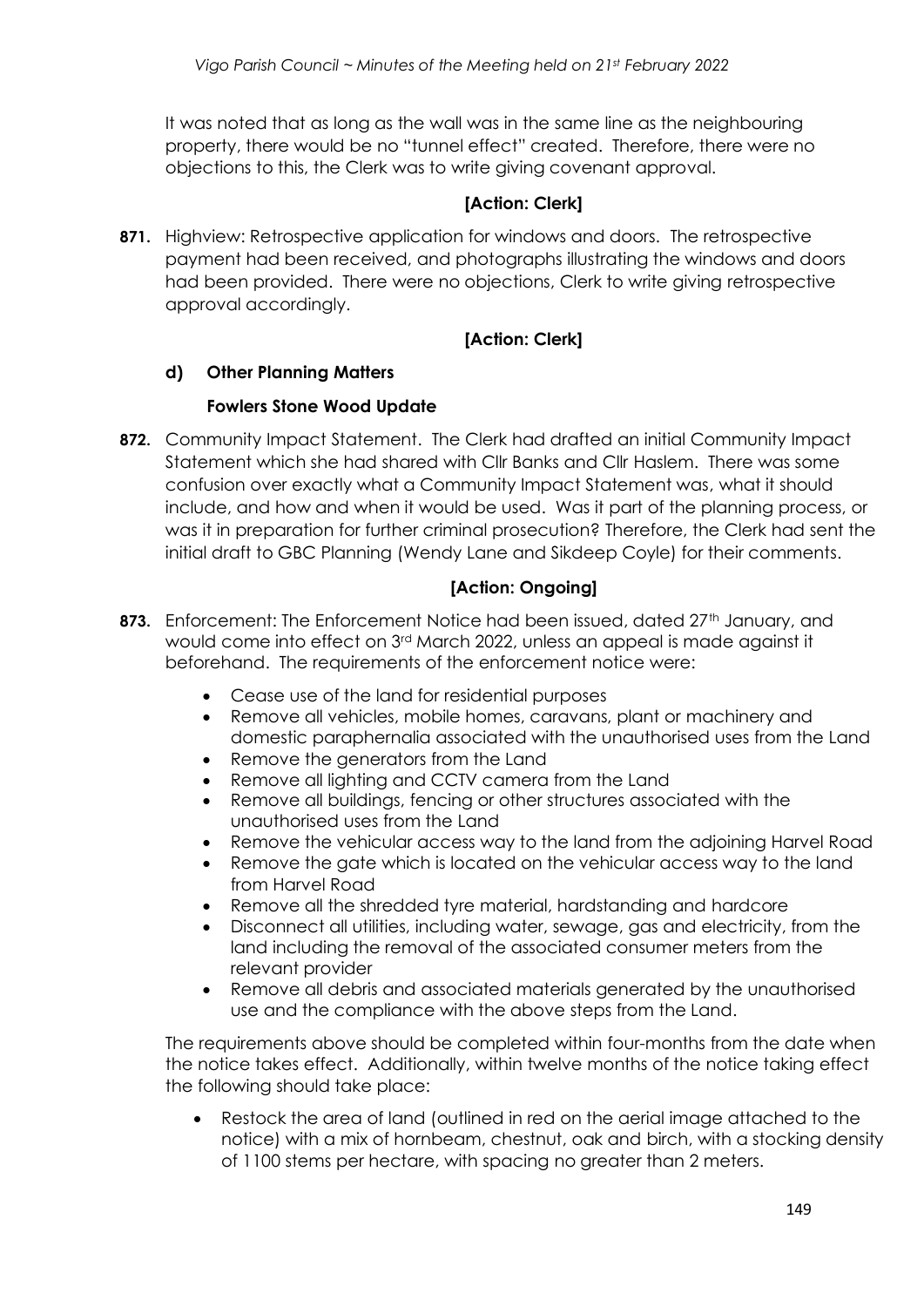**874.** The Clerk noted that social media posts by Mrs Sullivan had been reported to the appropriate authorities. There had also been many complaints about dogs continually barking on the FSW site – the Clerk believed that the RSPCA had been made aware of this issue.

#### **Enforcement Issues**

**875.** Hornbeams: Works not in accordance with the Approved Scheme. The Clerk reported that Gravesham Borough Council had given permission for the variation (grey roof tiles). Please also refer to Agenda Item 14 (covenant breaches) for further discussion on this matter.

## **Other Planning Matters**

**876.** LOCAL PLAN REVIEW AND SITE ALLOCATIONS: As part of progressing work on the emerging Local Plan, Parish Chairs had been invited to attend a meeting at Gravesham Borough Council Civic Centre on 3rd March 2022 at 15.30 hrs. Both Cllr Banks and Cllr Haslem would attend and report back.

## **[Action: ongoing]**

**877.** The Clerk had made an initial enquiry to the Planning Department, to find out if a homeowner would need to seek approval to run a home boarding for dogs business. The Clerk had been informed that this would depend on whether there was a material change of use of the dwelling, and that would be informed by what was proposed. It was likely that anyone offering home boarding for dogs would need a licence. Environmental Health would be the experts to determine what would be in and outside the scope of the licencing. If a licence were needed, it would specify the number of dogs which may be accommodated in relation to the licensable activity. Assuming the scale of the licence was modest, i.e. similar to that achievable in a domestic setting, normally planning permission would not be required, however should complaints be received because of particular noise or other issues, the Council would reserve the right to consider whether there had been a change of use which requires a planning application to be submitted.

## **12] To approve covenant letter to be sent to residents who have applied for Full Planning**

**878.** Cllr Banks had drafted a letter which had been sent to Cllr Haslem and the Clerk for comments. The letter was read out to Members at the meeting who also agreed the content. The Clerk would now start using this letter (by sending it to anyone who made an application for Full Planning). The Clerk would also send a copy of the letter to Members for their information.

## **[Action: Clerk]**

## **13] Adverse Possession: to agree proposed action and legal costs associated with this.**

**879.** The following update had been received from Kingsley Smith:

Land adjacent to 21 Churchside: the registered proprietor of this land is Jondy Investments. Jondy investments are now dissolved. VPC could apply for adverse possession in relation to the parcel of land upon the basis that the land is being maintained and has been kept within the control of VPC for over 10 years. Mr Eastland (solicitor) felt the application is likely to be successful.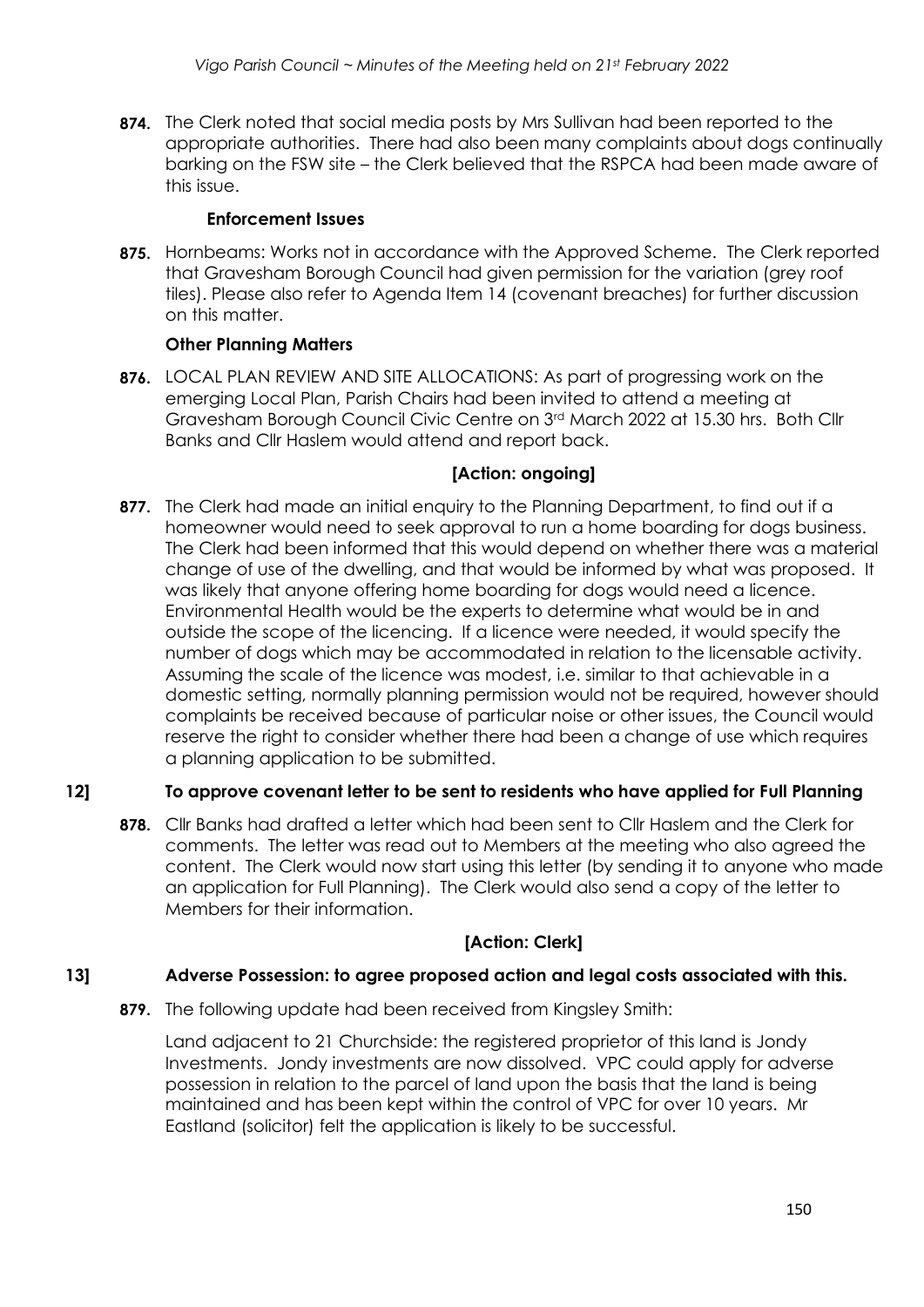The Clerk had responded to explain that enquires had been made to Croudace with regard to Jondy, but no response had been received. It was thought that Jondy was a "shell company" which was a wholly owned subsidiary of Croudace. Croudace were the developer of the village, the land was in the ownership of Jondy.

The Churchside land in question should have been transferred from Jondy at the same time as the rest of the common land. The Clerk asked Kingsley Smith to confirm if the land, as Jondy had now dissolved, would have become the property of the Crown? The Clerk had asked for anticipated costs to apply for adverse possession for this parcel of land.

Land either side of the entrance from Harvel Road into Waterlow Road: the registered proprietor is Croudace Homes Limited. It appeared that a transfer would need to be entered and agreed by VPC and Croudace. Croudace may require payment in return for agreeing for the land to be transferred. Mr Eastland would advise further on the issue but asked for further details of any dealings that VPC had had with Croudace and copies of any relevant documents / correspondence. It was also noted that part of this land was unregistered.

The Clerk was unsure which areas were unregistered, so had asked Kingsley Smith for confirmation. The Clerk had asked for estimated costs for Kingsley Smith to approach Croudace about transferring this land to the Parish.

Land to the rear of Highview / Timberbank: part of this land is unregistered, and enquiries should be made with the Local District Authority and Kent County Council to establish whether it is highway land. If it is highway land, an application for adverse possession could not be made.

The Clerk had informed Kingsley Smith that she would make enquiries with the relevant authorities to establish if these areas were highway land.

It was noted that it was possible to apply for adverse possession for both registered and unregistered land, although there are slightly different procedures involved. Once an application was made, Land Registry would likely instruct to appoint a surveyor to inspect the land in question to ensure the criteria under the Land registration Act is met.

## **[Action: ongoing]**

**880.** Cllr White noted that Meopham Parish Council had never owned the community land. MPC were only involved in the transfer to Vigo Village Trust because it needed to give approval for this action. This was because the transfer by Jondy / Croudace said that the land should be given to Meopham Parish Council, but MPC did not want it.

For clarity, the history of title K95205 is noted as follows:

1982: Transfer between (1) Jondy Investments and (2) James Carley and Gregory Jenkins (as trustees appointed by Meopham Parish Council).

1988: Transfer between (1) James Carley and Gregory Jenkins and (2) VVT Limited.

1995: Transfer between (1) The Solicitors to the Treasury (following dissolution of VVT Limited in 1993) and (2) Vigo Village Trust Limited.

2003: Transfer between (1) Vigo Village Trust Limited and (2) Vigo Parish Council).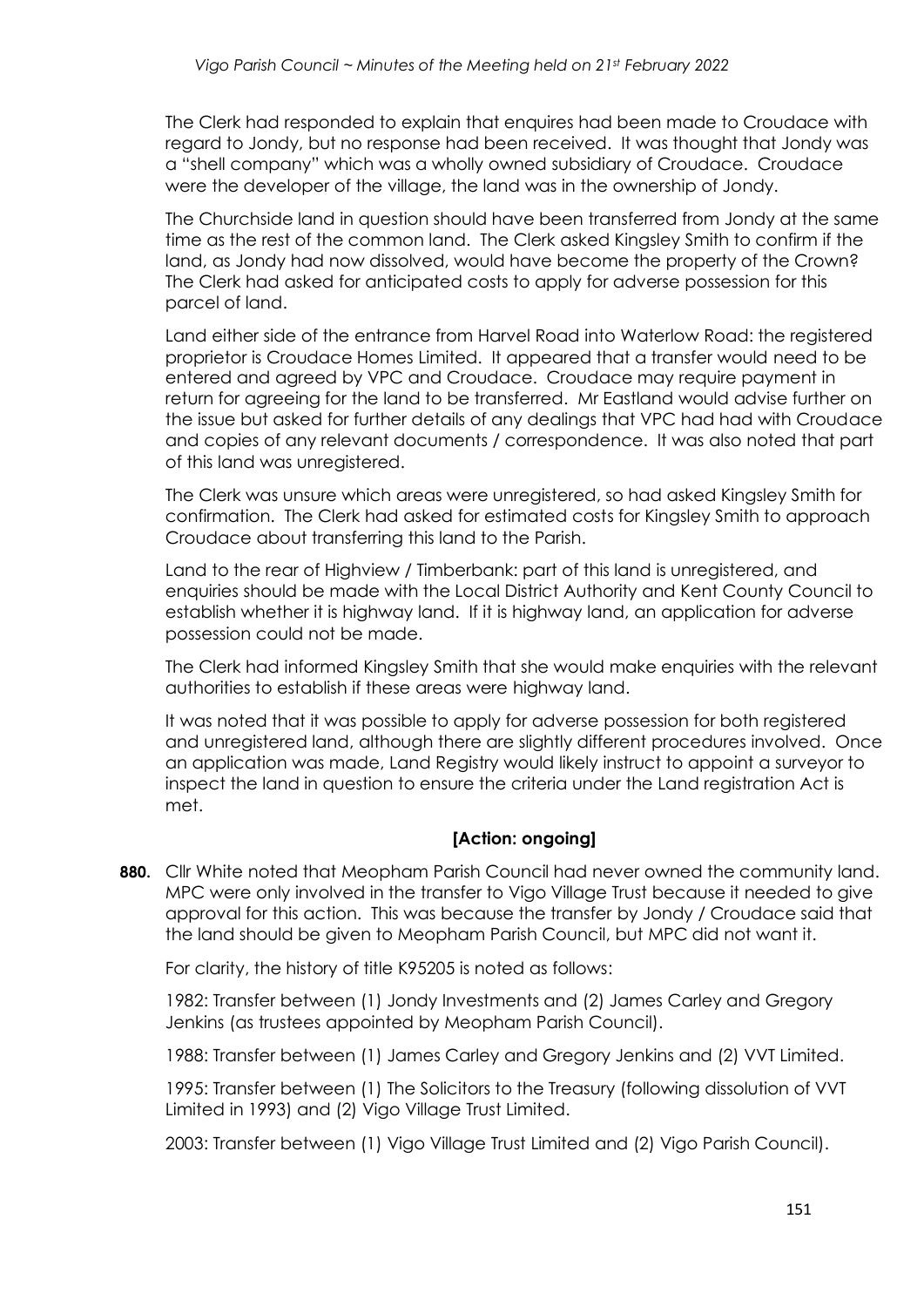## **14] Covenant Breaches & Enforcement of Restrictive Covenants & Properties in Disrepair.**

**881.** Hornbeams: Grey tiles and grey render in breach of covenant.

Grey tiles: It was noted that GBC had now given approval for these tiles. Following a review of the covenant enforcement policy in Vigo, it was noted that VPC would now also give approval for the grey tiles.

Grey render: It was noted that this was still in breach of covenant. The GBC delegated officer report (dated 26<sup>th</sup> January) stated:

"The render issue is also a breach of (planning) condition 3. Vigo Parish Council states that a render finish is not in keeping with the street scene or the original design / style of the village. The applicant has been made aware that the grey render does not match with the existing building, and he has set out that this will not be the final finish for the extension as he intends to apply brick slips over the render. This action should ensure that the extension complies with (planning) condition 3. GBC Planning Enforcement will monitor the application site to ensure that this occurs or take action as necessary".

It was noted that the Parish Council would not give approval for a render finish.

The resident informed the Parish Council that he was looking at engaging a contractor shortly to finish the extension. He would like VPC to approve the colour of the brick slips and as such would provide a sample in due course.

The resident would like to put white cladding on the top half of the extension, so it would match the main property. Vigo Parish Council asked if the resident could submit a drawing to illustrate this, for consideration.

#### **[Action: ongoing]**

**882.** Cov 3: HIGHVIEW: Boys & Maughan had confirmed that the resident's solicitor had been informed they had been granted 28 days to allow them to seek further advice. The 28-day period would expire on 23 February.

## **[Action: ongoing]**

- **883.** TIMBER BANK: POSITION OF NEW HEDGE TO THE SIDE: Filed as pending.
- **884.** TIMBER BANK: Ownership of land to the side. The Clerk would look up the documentation and report back to clarify the situation.

## **[Action: Clerk]**

**885.** CROFTSIDE: Noted that this property was in a state of disrepair. Clerk to send a covenant breach letter to the resident.

## **[Action: Clerk]**

**886.** THE PADDOCK: Property in a state of disrepair. No further update. Clerk to chase GBC.

## **[Action: Clerk]**

**887.** ASH KEYS: Property in state of disrepair. No further update. Clerk to chase GBC.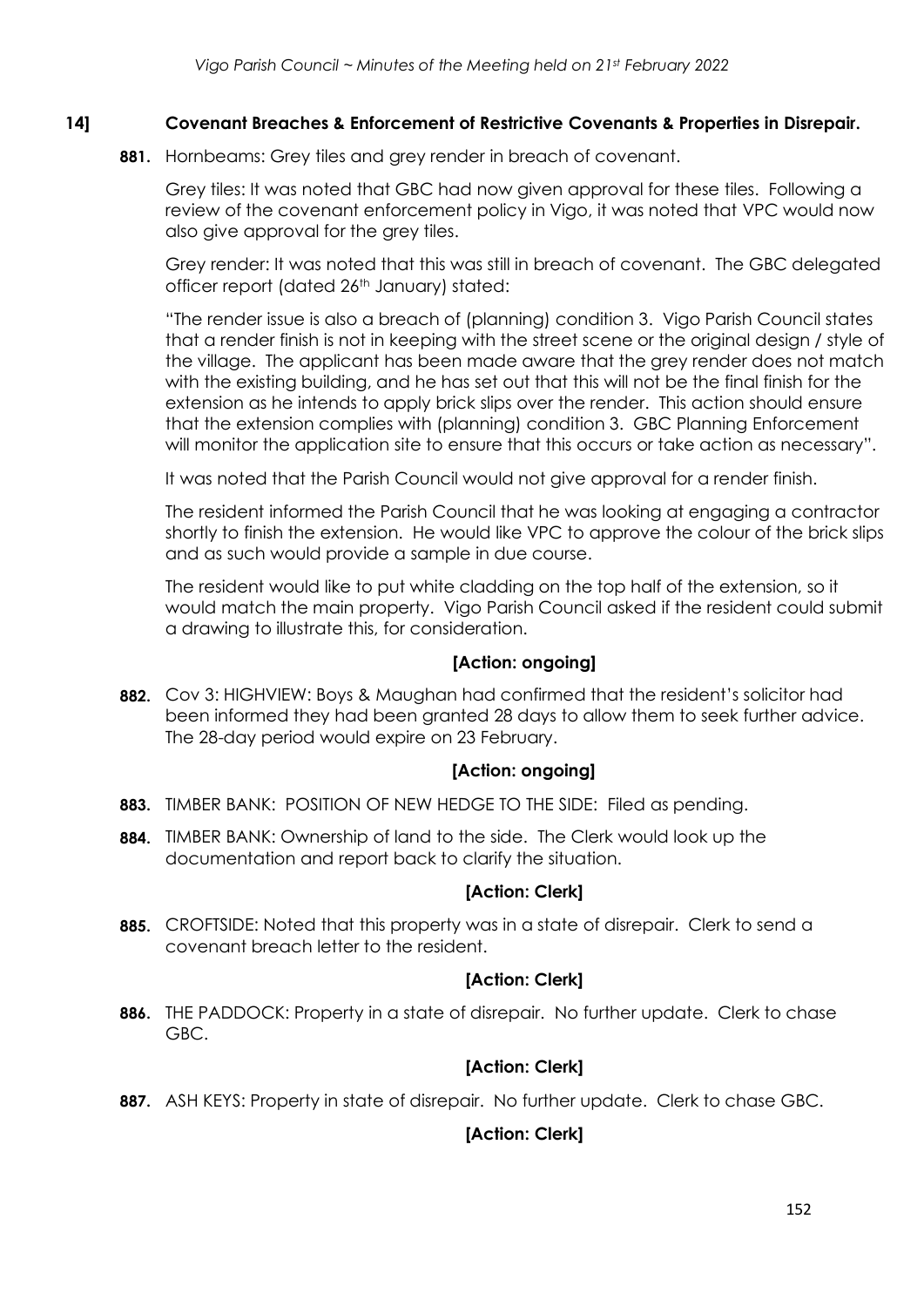**888.** The Parish Council had been informed that an Admers Wood property had orange bricks. The Parish Council were not aware of any such property, but the Clerk would have a look to see what she could find.

## **[Action: Clerk]**

#### **15] To Discuss Requests from and Matters Regarding Residents.**

**889.** Shed outside rear of 279 Highview: It was not clear if the shed had been moved. Clerk to check and report back.

## **[Action: Clerk]**

**890.** BRICK PLANTER TO REAR OF 11 CHURCHSIDE: The Clerk had not yet updated the resident but would do so as soon as possible.

## **[Action: Clerk]**

**891.** FLAT BED LORRY AND DISPOSAL OF COMMERCIAL WASTE – TIMBER BANK. The Clerk would check to see if this were still an issue before further action was taken.

## **[Action: Clerk]**

**892.** Highview: The Clerk would now sign the agreement on behalf of the Parish Council and return a copy to the resident.

## **[Action: Clerk]**

**893.** Missing paving slabs outside school. Cllr Chaplin had sent photographs to illustrate this. There appeared to be some missing paving slabs that needed to be replaced. Highview Services had carried out some work here, but clearly more needed to be done. Cllr Woolway stated he had a number of slabs that the Parish were welcome to have. The Clerk would speak to Highview Services about getting this work carried out.

Cllr White noted that discussions had been held in the past, with Kent Highways, about the ownership of this area of land, and the extent of the Highways maintained footpath. The Clerk would revisit this.

## **[Action: Clerk]**

- **894.** The Clerk had received an email from a resident who was concerned about a high permanent looking fence which was being erected along Harvel Road, opposite the bus stop. The Clerk had advised the person enquiring to speak to Meopham Parish Council.
- **895.** The Clerk had been contacted by someone who wished to run a charity event on the village green. The person enquiring did not live in Vigo, but her sister did. The event would be to raise money for the Menkes Foundation.

It was agreed that in principle the Parish Council would support such a venture. However, perhaps a policy should be put in place for this, and any future events. There was also a suggestion that the number of events be limited each year, to avoid unnecessary disturbance to the village and those who lived in close proximity to the village green. An initial suggestion was to limit events to three per year.

Items for consideration included:

- Ensuring there was adequate insurance / or would the Parish Council insure?
- **Litter**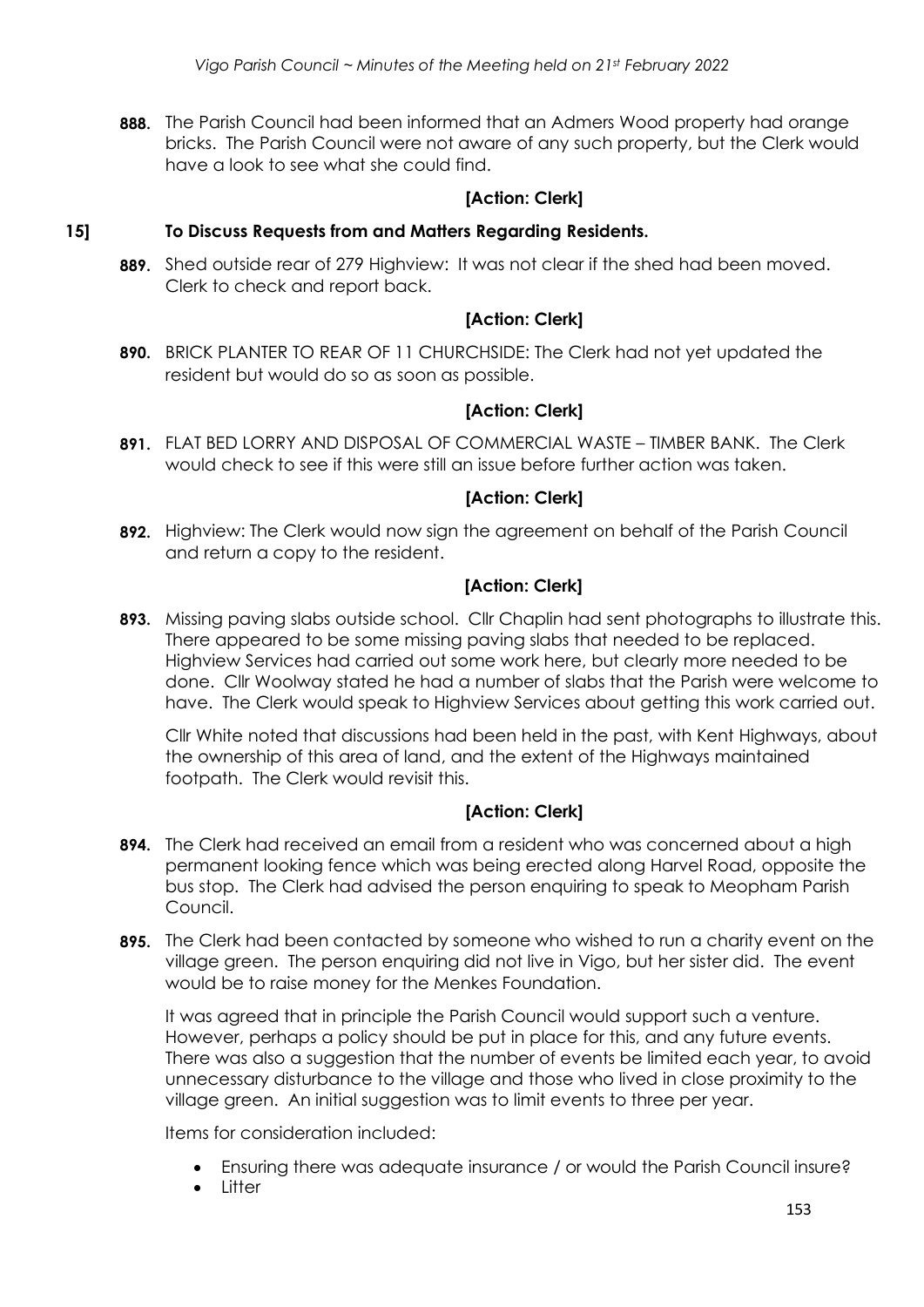- What type of event, and timings for the event?
- Agreements would only be made with Vigo residents (in this case, the person who enquired would not be able to have an agreement with VPC, but her sister would).

The Clerk would respond to the person who enquired. The Clerk would also look at drafting a policy for future use.

## **[Action: Clerk]**

**896.** Treehouse in Croftside Square. It was noted that the family who had put the treehouse in the Croftside Square had now moved. The treehouse was now slowly starting to fall apart. Cllr Jones was able to contact the family, and agreed to do so, to ask them to remove the structure as soon as possible.

## **[Action: Cllr Jones]**

#### **16] Flower Box Maintenance**

**897.** PLANTERS: Cllr White had provided the Clerk with the details of the person who maintained the Planters in Beech Mast. It was agreed that it would be useful to have a map marking the location of all the planters, with photographs for reference. The Clerk would then establish which were maintained by residents, with a view to an agreement being drawn up to formalise this. Cllr White agreed to mark a map and take photographs.

## **[Action: Cllr White]**

**898.** It was thought that other residents may volunteer to maintain the planters if they were cleared to a degree. This was the case particularly with the third planter in Beech Mast, and at least one of the planters in Fern Down. A plan for maintenance / clearing would be put together once the planter map had been drawn up.

## **[Action: ongoing]**

## **17] To Discuss any Highways and Gravesham issues**

**899.** Stonecroft / Croftside dog dirt bin. This bin had still not been repositioned. Clerk to refer this to the Borough Council Members (Cllr Aslam / Cllr Tiran).

## **[Action: Clerk]**

- **900.** HARVEL ROAD BUS SHELTER BIN: A bin had been installed at this location.
- **901.** Cllr Haslem had reported a streetlight (outside the school) that was constantly flashing. This would need to be repaired under the current streetlighting agreement with Gravesham Borough Council which terminated at the end of March.

## **[Action: ongoing]**

**902.** A Churchside resident had written to ask if speed restriction signs could be put on the entrance to their road, as there were a number of residents who drove far too fast in the road. There was a pathway which is quite busy and it was difficult to see when cars were driving up the road, and delivery drivers often compounded the issue.

The resident would like to see signs limiting speed to 5mph. The resident had looked at the KCC website, which said the first port of call would be the Parish Council. The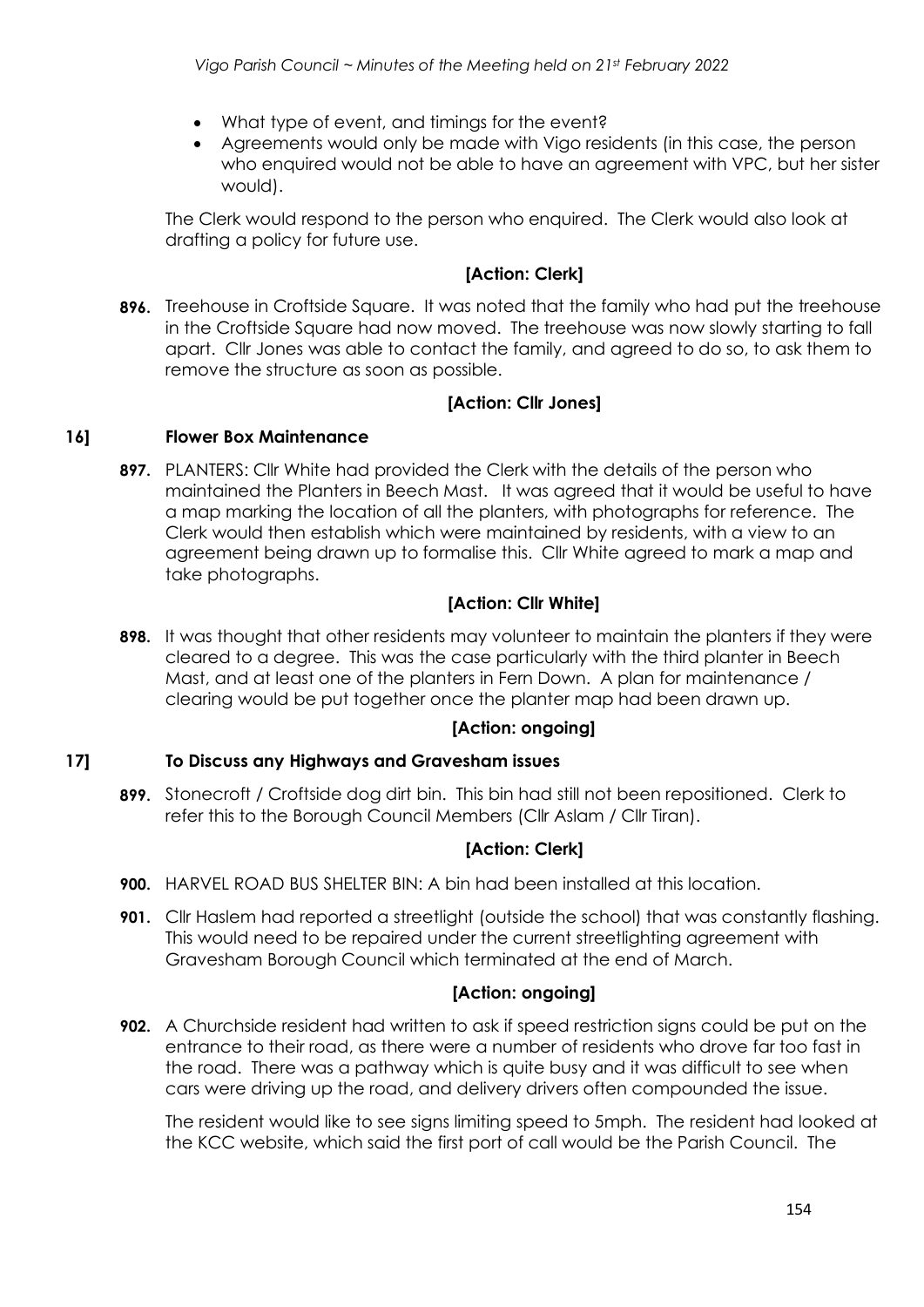Clerk was unsure why this was, as it was thought KCC would be the authority to contact. The Clerk would look into this.

#### **[Action: Clerk]**

**903.** Further to the discussion above regarding speed limits, there was a suggestion that perhaps a blanket 20mph speed limit around the village may be a good idea. It was agreed to speak to Cllr Sweetland (KCC) to get his initial thoughts on the matter.

#### **[Action: Clerk]**

#### **18] Flytipping in Vigo: to note response from Mr Hill (KCC Member)**

**904.** Cllr Banks had drafted a letter of thanks to Mr Mike Hill (KCC) which the Clerk had sent on. The flytipping had now been removed. Mr Hill had replied to state that he had spoken to the Public Rights of Way Officer about installing width restrictions on the byway. The response had not been particularly positive, stating that they would not undertake the work at the present time. Cllr Woolway felt strongly about this and agreed to look over the letter and draft a response. Clerk to forward the letter to Cllr Woolway.

#### **[Action: Clerk]**

#### **19] Great British Spring Clean 2022.**

**905.** LITTER PICK OF VIGO: After some discussion it was agreed not to organise an official litter pick – the litter in the village was collected by not only GBC, but also by the Parish contractor, and the Clerk was also aware of a couple of residents who litter picked on a regular voluntary basis. It was not felt there would be sufficient litter to warrant an organised "spring clean". All agreed.

#### **20] Casual Vacancy**

**906.** The Clerk had received emails from two interested parties regarding the casual vacancy. For transparency, it was agreed to advertise the vacancy for two weeks online, and a decision would be made at the next Parish meeting.

## **[Action: Clerk]**

#### **21] The Bay: to receive an update from Cllr Chaplin further to liaison with KMP Solutions.**

- **907.** Cllr Chaplin had spoken with Mr Gruber (Fontayne Management) on the telephone. Mr Gruber explained that they were hoping to make improvements about the area, as they had now started collecting service charge alongside the rental due from the properties.
- **908.** Post office / newsagent in a state of disrepair. Please see minute number 913.
- **909.** Replacement Perspex for noticeboard (The Bay): Mr Banks had replaced the Perspex on one side of the noticeboard, and it looked very good. It was agreed that the other two sides would now be replaced. Council asked for their thanks to be passed onto Mr Banks for his assistance in this matter.

#### **[Action: ongoing]**

**910.** SEATING AREA IN THE BAY: Two bags of shingle had been purchased and put around the bottom of the trees in The Bay, as agreed.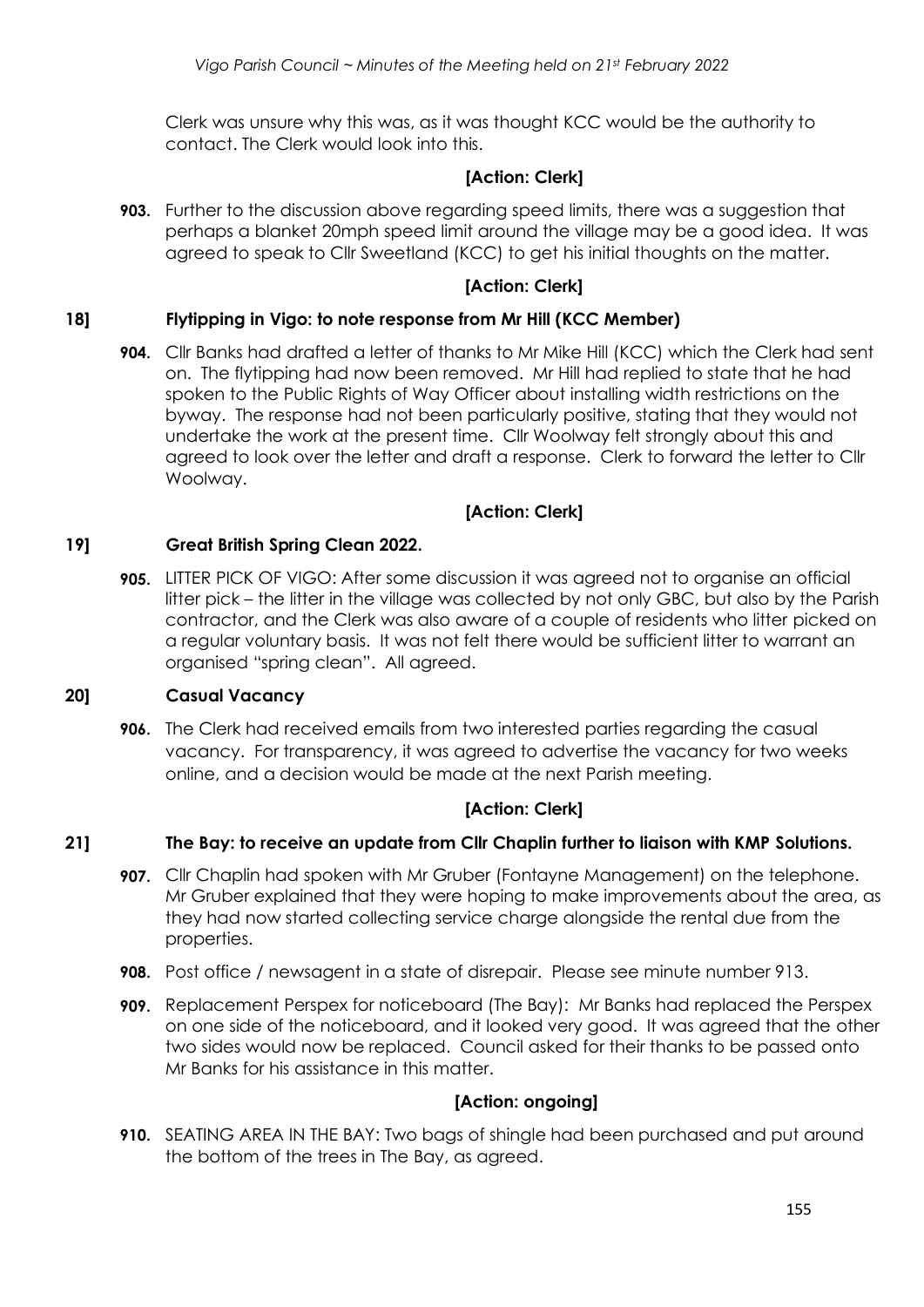- **911.** There had been a post on social media (Vigo Village Life Facebook page) which had resulted in lots of comments about The Bay in general. All of the comments were noted. There were concerns about the state of the shops, the village hall, and the pedestrianised area in the centre, as well as the car parks. A summary of the comments is as follows:
	- The convenience store is in a poor state it was noted that this was franchised and as such the Londis head office (who had been contacted by a resident) were unwilling to help.
	- The state of the post box is poor. The Clerk had reported this to Royal Mail at least twice and had done so again.
	- People thought the Village Hall was the responsibility of the Parish Council, this was not the case. The Village Hall Manager had posted online to advertise the 800 club, and to ask for more volunteers to join the committee.
	- There were calls for a resident meeting to discuss. The Clerk would respond to the post to state that the Parish would call a meeting if there was an appetite for this.
	- Culverstone stores was much preferred by residents, it was brighter, cleaner, busier and more well stocked. Noted that Culverstone Stores had the huge advantage of passing traffic and did not serve just one small village.
	- People felt there should be CCTV to deter vandalism noted that CCTV was in place and recordings of antisocial behaviour were passed to the police. Noted that there were actually very few incidents.
	- Lots of people praising Glam Squad and saying what a great shop it was for the village. Also praise for the post office, with the lady who works there being seen as very helpful.
	- Calls for a Tesco or Sainsburys local noted this would be unlikely as there was a lack of footfall from the village.
	- Lots of enthusiasm for a coffee shop noted there had been one there in the past but it had not lasted long. Lots of other shops there had fallen by the wayside over the years.
	- Rear of the shops is in a very poor state. Noted this would be down to the management company to remedy.

The Clerk had responded to make it clear which authority was responsible for what, and informed residents that the issues would be highlighted with the Parish Council. A long discussion took place, and some action was agreed.

**912.** The Clerk would write an article in response to the comments received, and post it on the Parish Councils Facebook page.

- **913.** Other comments on the Facebook post were about a need for more litter bins, complaints about muddy verges, and requests for more wet pour in the play park to stop it being so muddy. Noted that, in the opinion of the Parish Council there were sufficient litter bins, but if residents wanted more they could speak to Gravesham Borough Council. The Parish did not feel that the amount of litter was increasing. Wet Pour in the play park was very expensive and the Parish felt there was no need to put any more down at present – the existing grass crete was fine.
- **914.** It was noted that the planning application to turn Bootys into a Pizza Shop had been denied, as the Planning Department felt they did not want more closed shutters during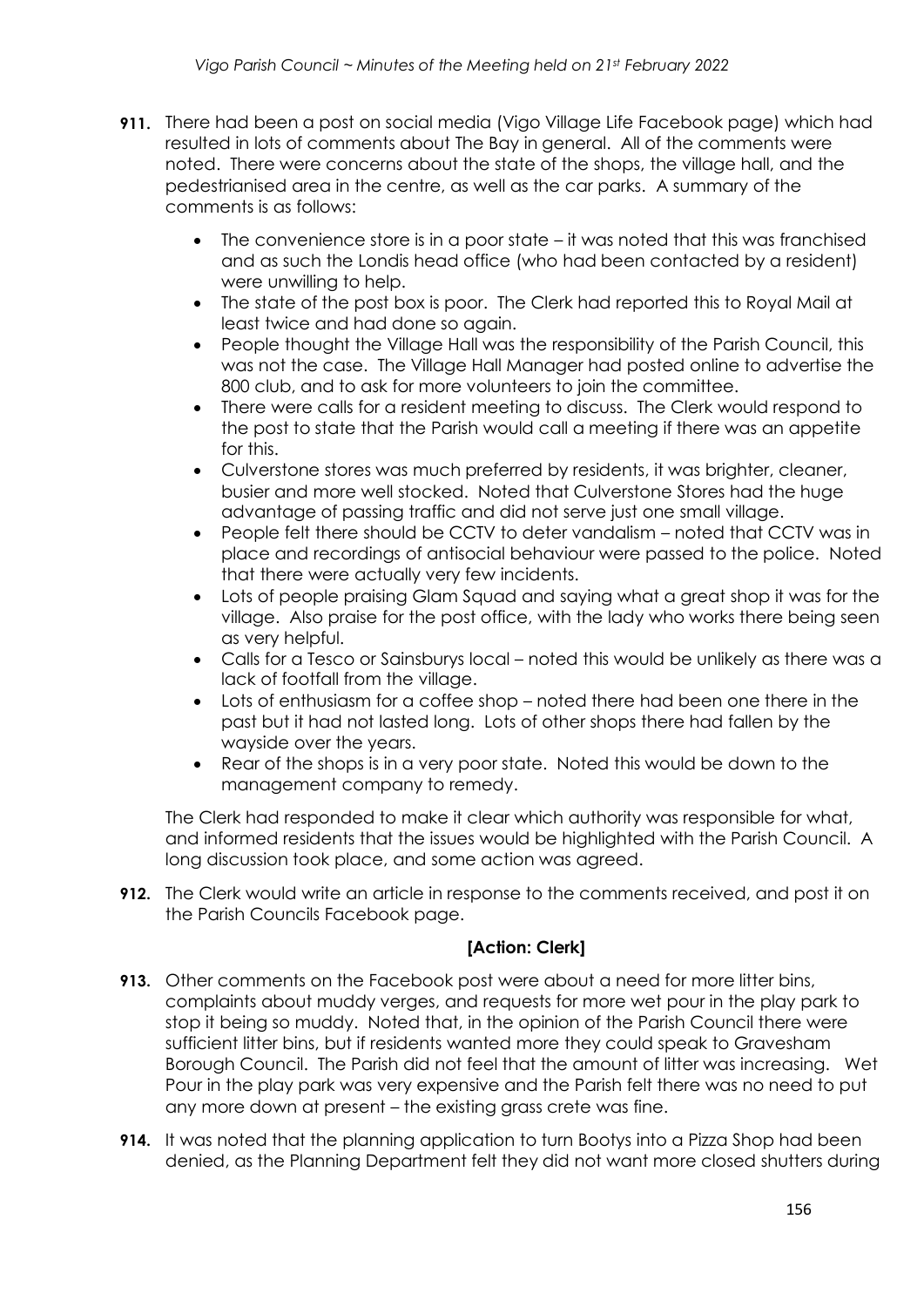the day, and the pizza shop proposed hours were late afternoon / evening only. This was now subject to an appeal.

**915.** Consider directional signs to the shops on the chicane in Waterlow Road (there was concern that people who saw the signs at the front of the village would get half way down Waterlow Road and think they had gone too far and turn back). These signs may increase footfall from passing traffic to the shops. Clerk to make enquires regarding costs.

## **[Action: Clerk]**

**916.** It was imperative that the shop owners tried to spruce up the shop fronts. To this end, it was agreed that each shop owner would be invited to apply for a grant of up to £250 from the Parish Council, to improve their frontage. Those shops which already had a good frontage could still apply if they wished to make further improvements. The convenience store / post office could apply as two businesses for a combined grant of up to £500. This total cost (if all applied for the £250 maximum) would be £1500, as two units were currently empty. This was agreed by all members present. The Clerk would write to the shop owners. Details of their proposals and associated costings would have to be agreed, and the funding would be to improve the shop fronts only.

## **[Action: Clerk]**

**917.** It was agreed it would be a good idea to ask each shop owner to write something for the online newsletters – perhaps explaining what services they provided, or any special offers they had on, or even just a piece to introduce who they were. Clerk to speak to shop owners. The next online newsletter would be Summer 2022 (June / July).

#### **[Action: Clerk]**

**918.** A post asking for volunteers to assist with clearing and replanting around the seating area had been put online by a local gardener. The local gardener had kindly offered to supply plants and compost. The Parish Council were happy for this to go ahead, as long as adequate insurance was in place (Clerk to speak to Gallagher for more advice). If the project went ahead, the Clerk would support by providing refreshments on the day.

#### **[Action: Clerk]**

- **919.** The village hall was in the process of replacing the front doors which were not in a good state. They were also looking at quotes to get the small wall to the side (near the disabled ramp) repaired.
- **920.** There had been some concern about the fish and chip shop parking on the corner of Highview and causing sight line issues. The Clerk would ask if they were able to park in the car park in future.

## **[Action: Clerk]**

#### **22] Parking in Vigo (Electric Vehicle Charging Points and access from residential properties)**

**921.** VARIOUS PROPOSALS TO IMPROVE PARKING IN ADMERS WOOD:

Agreed that the Clerk should get costings to carry out this work involved with Proposal Two (to remove grass at entrance to the garage block to allow more spaces) (75% in favour, 20% against, 5% no response). Then a letter would be sent to all Admers Wood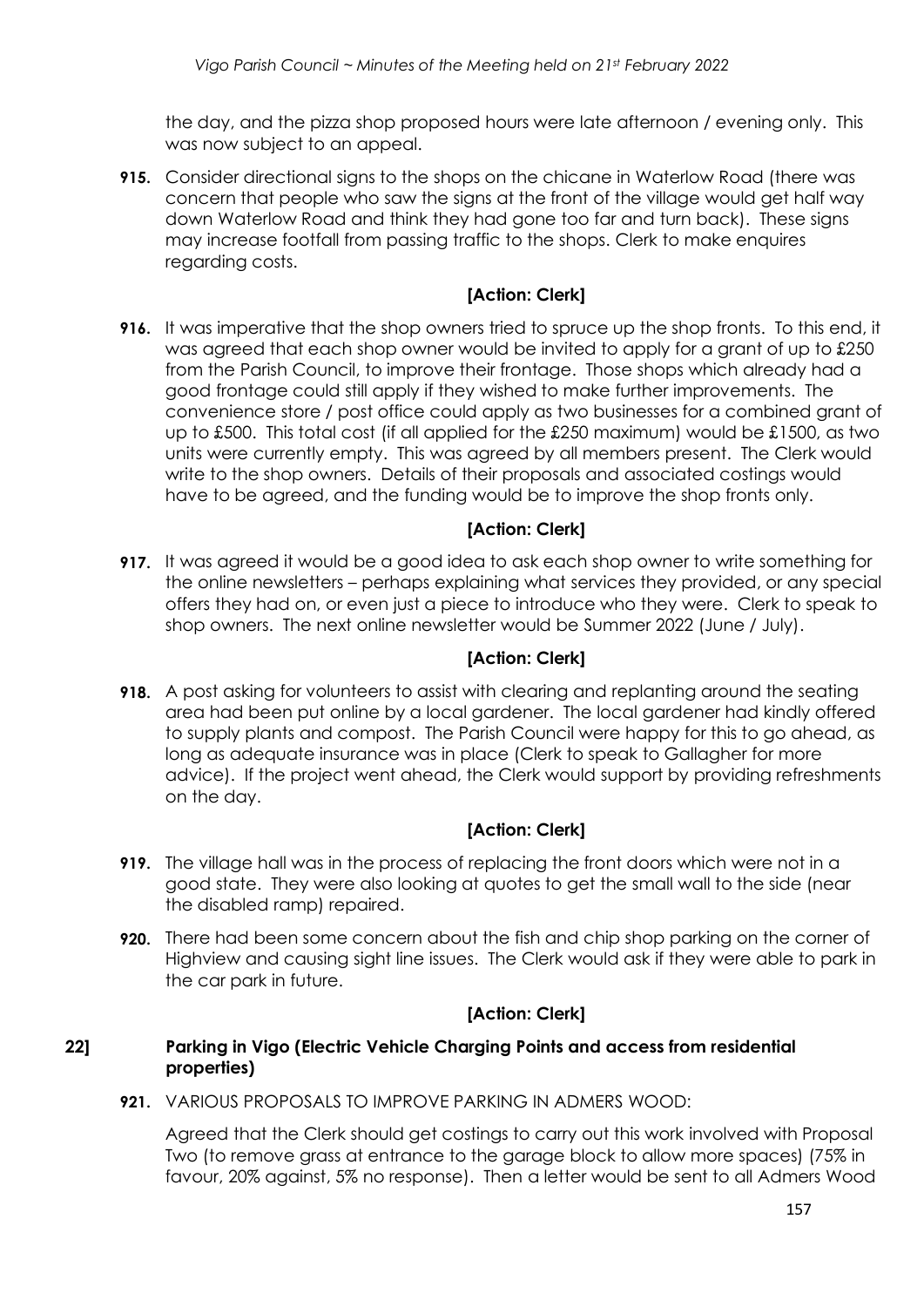residents, giving the costs involved, and asking them to make an informed decision having been made aware of the costs. It may be that some grant funding could be available. The Clerk would look into this once a quote for the work had been received.

#### **[Action: Clerk]**

**922.** It was suggested that perhaps marking "parking bays" with paint in the square may help to alleviate issues. It was noted that this was Highways land and they were unlikely to have the resources to carry out this work. It was suggested that perhaps the Parish Council could put down temporary biodegradable paint, to see if this helped, before approaching Kent Highways for permanent markings. Clerk to approach Highways to see if there would be any objections to this.

## **[Action: Clerk]**

**923.** Also agreed that it would be useful to have a sign on the entrance to Admers Wood which said "small turning circle, delivery drivers beware" or similar. Clerk to speak to RBLI for a quote for this, the sign could be put on Parish Land, and as such Highways would not need to be involved.

#### **[Action: Clerk]**

**924.** Cllr Hawkins to arrange a "walk-around" with the Parking Working Party to agree the objectives of the group and understand the size of the problem.

## **[Action: Cllr Hawkins]**

**925.** COMMERCIAL VEHICLES PARKING IN VIGO: The Clerk had not yet sought legal advice on enforcing covenant four but would do so as soon as possible.

## **[Action: Clerk]**

**926.** EV Charging points. Cllr Hawkins had registered an interest with "Kent Connected", no further update had been received.

## **[Action: Cllr Hawkins / Parking Working Party]**

**927.** Timberbank: the resident had written to enquire if he could have approval to install a driveway at his property, to enable him to have an EV charging point. It was noted that to enable this proposal, Parish Council land would have to be crossed, and the Parish Council could not allow this. Clerk to update the resident.

## **[Action: Clerk]**

**928.** The Clerk had received a complaint about dangerous parking which was especially an issue in Highview. Cars were parking on kerbs and blocking pathways. People with buggies / prams or in wheelchairs often had to go into the road to get past. Cars on the kerbs were blocking the sight line for other vehicles. There was also an issue with the speed at which people drove. The complainant felt that many people did not use the allocated bays to park at the rear of the properties.

Although the Parish Council did understand the residents points, it was felt that little could be done by the Parish Council and perhaps the resident should contact the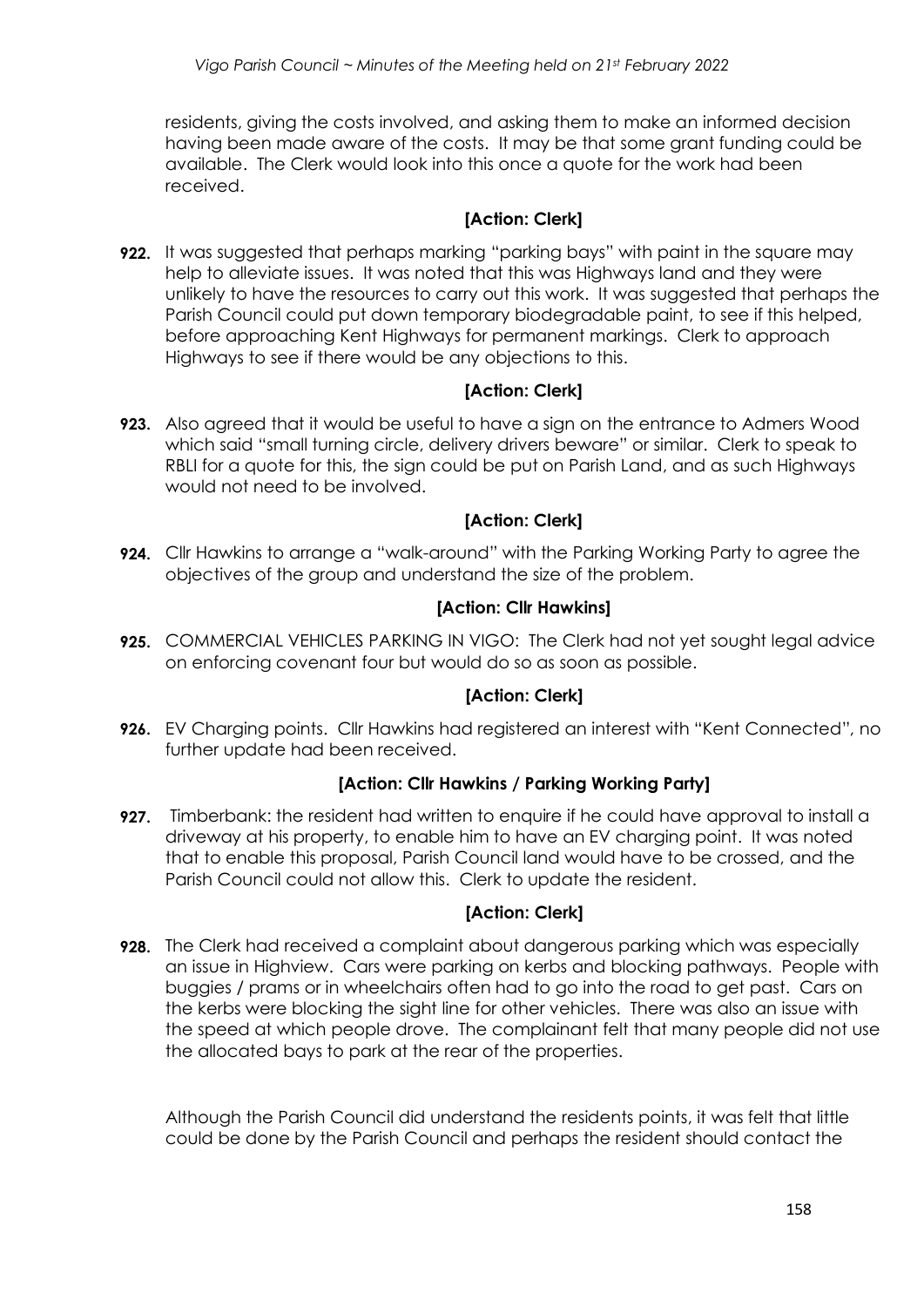local PCSOs and / or community warden to discuss the matter. Clerk to update the resident.

## **[Action: Clerk]**

## **23] Drainage in Vigo: to approve proposals under S100 of the Highways Act 1980**

- **929.** A meeting had been held on 3<sup>rd</sup> November, with the Parish Council Drainage Working Party, Mr Alex Brauninger (Asset Team Leader) and Mr Adam Holloway (MP). Notes from this meeting had been circulated to all members.
- **930.** Correspondence had been received to confirm that KCC had appointed a contractor to carry out works and expected them to commence on 7<sup>th</sup> March for a period of up to six weeks. The work would take place under a full road closure with a signed diversion implemented. A letter drop to residents would be caried out in advance, and advance warning boards placed around the location.
- **931.** The scheme of works included the installation of two new soakaways on the northern side of Timberbank. These works were to be carried out in accordance with s.100 Highways Act 1980 which granted KCC the right, as the Highway Authority, to construct or lay, in the highway or in land adjoining or lying near to the highway, such drains as they consider necessary, and to scour, cleanse and keep open all drains situated in the highway or ins such as aforesaid.

The works would be undertaken at County Council's expense and in such a manner to do as little damage as possible. Any damage arising in connection with the works would be made good to the reasonable satisfaction of the Parish Council. KCC are obliged to compensate landowners who suffer damage, and any compensation due would be a one-off payment assessed in relation to the extent of the damage suffered.

A plan had been provided to illustrate the proposed works.

KCC had asked VPC to confirm their acceptance of the proposals so that they could progress the works in due course.

After some discussion it was agreed that there were no objections. The Clerk was to write stating that VPC accepted the proposals.

There was some concern about access for Downs Wood Residents, particularly for disabled residents who may need access to their vehicles in close vicinity to their property. The Clerk would speak to KCC about this.

## **[Action: Clerk]**

**932.** Admers Wood: KCC had passed a job to the contractor for the pipework from the defective gully near no.37 to be replaced. The date for commencement of these works was expected to be confirmed in the next few days.

## **[Action: ongoing]**

**933.** Hornbeams: KCC had confirmed that a CCTV survey and subsequent root cutting had been completed on 20 July 2020. The pipework had been left clear and flowing.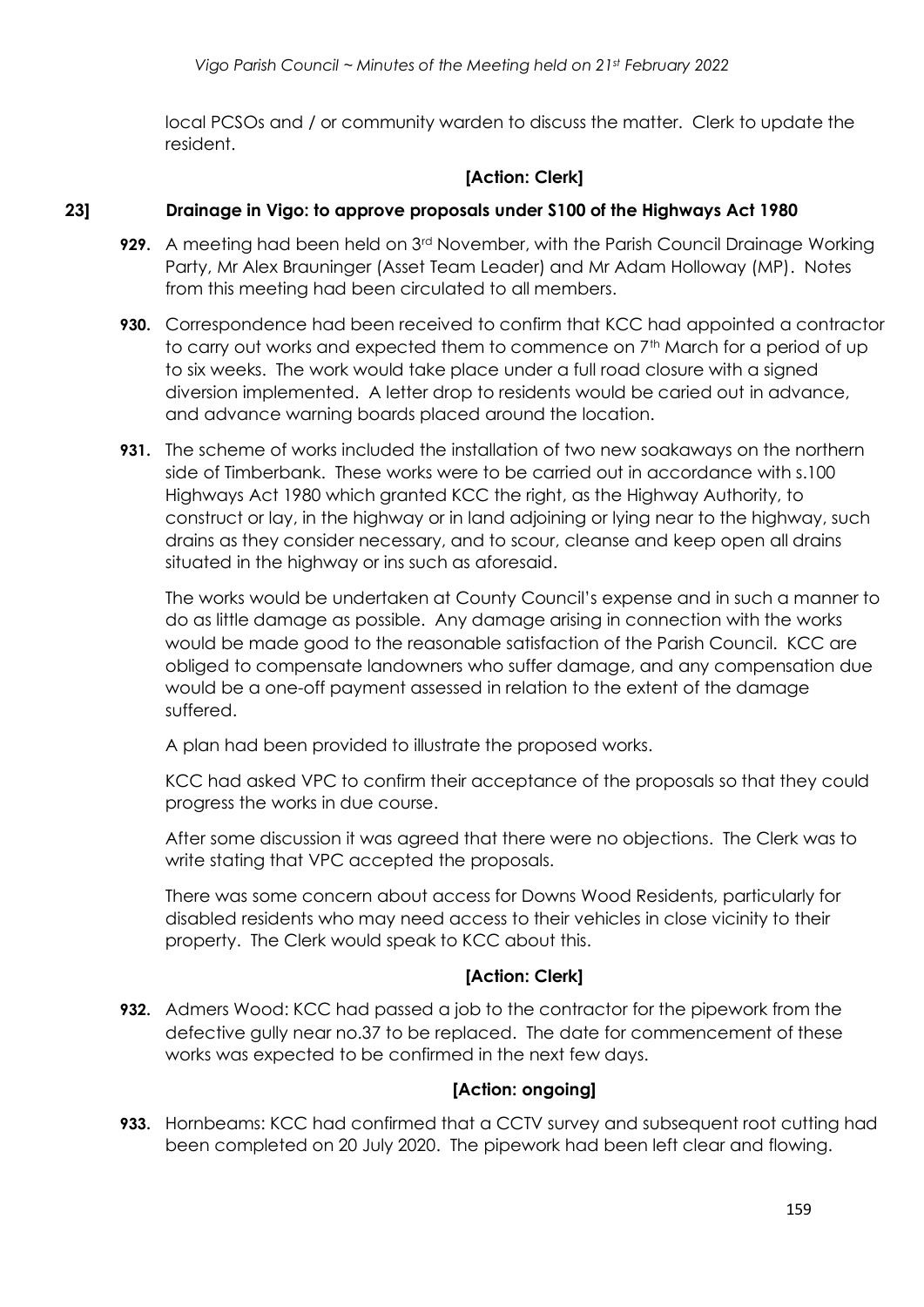**934.** Earl Bourner (KCC) had informed that gullies were being cleaned on a 3 monthly basis.

## **24] Street lighting in Vigo: to approve and sign a contract for maintenance from 01.04.22**

**935.** ELECTRICAL TESTING RESULTS: VPC continued to chase KCC for this data.

#### **[Action: ongoing]**

**936.** INSURANCE: The Clerk had received a quote from Hiscox in relation to the streetlight insurance cost.

To insure the streetlights against damage (based on a sum insured of £138,000) would increase the annual premium by £664.60 (inc IPT). A pro rata premium from 1<sup>st</sup> April 2022 to the insurance renewal date (November) would be £416.97.

As the cost to replace an entire light would likely be in the region of £2,000 - £2,500, and it was unlikely that more than one would be damaged at any one time, it was agreed unanimously to "self-insure" (ie not take out an additional premium for accidental damage). Any damage would likely be caused by a third party, and their insurance would cover this.

Public liability cover is provided automatically for any assets the Council are responsible for. The Clerk would need to update the Asset Register from 1st April.

#### **[Action: Clerk]**

**937.** INVENTORY WALK: All issues noted on the inventory walk carried out by Cllr Banks and Cllr Haslem had been reported to GBC / KCC for action.

#### **[Action: ongoing]**

**938.** It was noted that an up-to-date inventory had still not been received, and until it had been, the Parish Council were unable to apply for an Un Metered Supply Certificate. The UMS Certificate was needed to get an unmetered supply of electricity for the streetlamps at a competitive cost. GBC / KCC were being chased for this.

#### **[Action: ongoing]**

**939.** The following was noted in the GBC response to the Parish Council Chairs meeting in January (response was received from the Parking & Environmental Enforcement Services Manager):

*"There have been a number of Street Light faults reported to GBC by Parish Councillors and residents. These reports have been inspected by KCC engineers under our current maintenance agreement. In most cases minor faults have been found but in three assets, larger repairs are needed. KCC are currently costing the works and will be providing a quote in due course and once this is received GBC will raise the PO number and schedule the works in.*

*In addition to the reported faults, prior to handing the assets back to VPC on 01 April, structural and electrical testing has been completed so this process is up to date prior*  to the handover. The testing has also highlighted some repair work and again KCC will *be supplying a quote.*

*As stated in the meeting, KCC's contractor, Bouygues who will be carrying out the remedial work, are fully aware of the deadline for the works and has confirmed that all work can be completed by the end of March so I do not see why this would overrun.*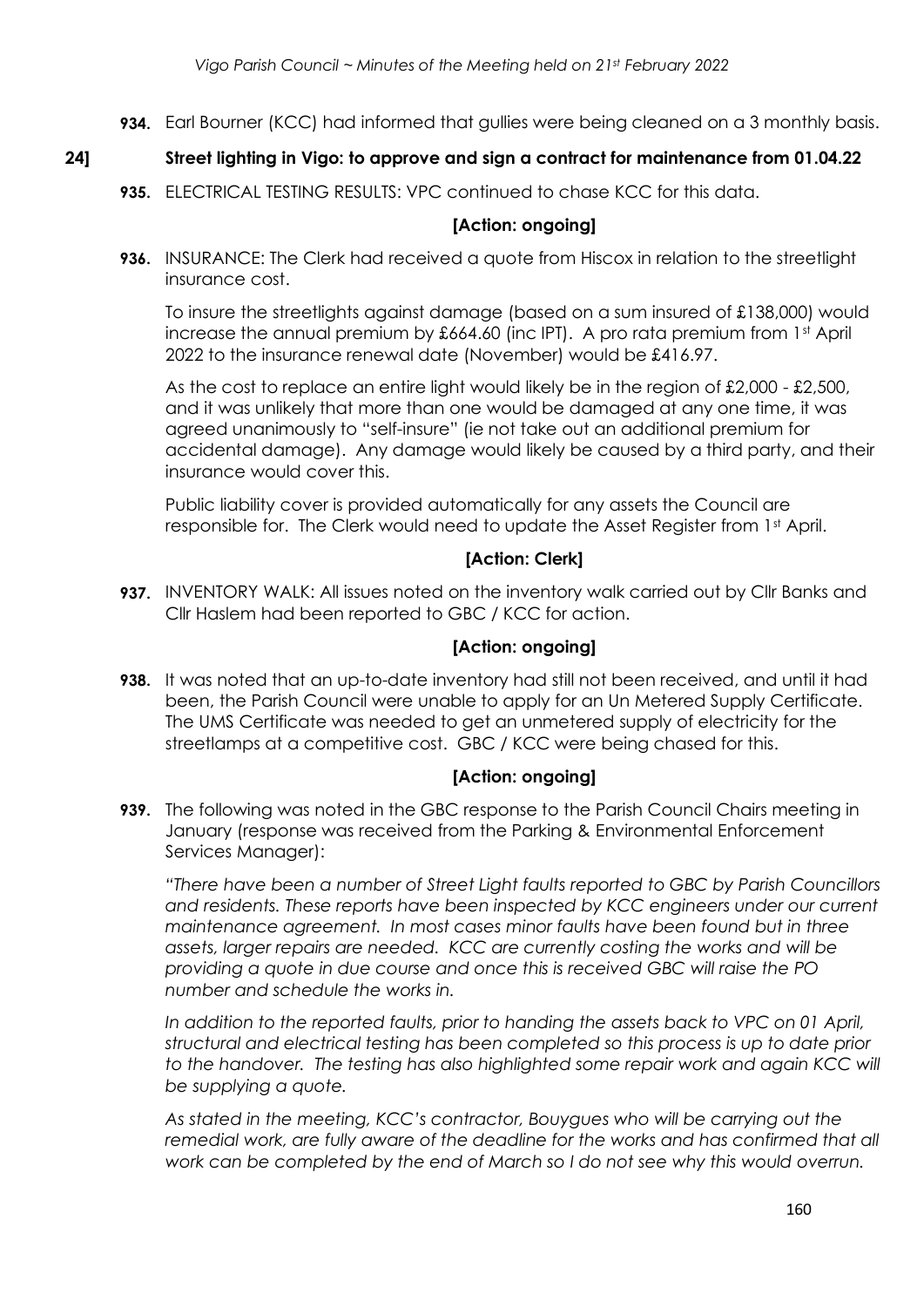*That being said if there are any unforeseen circumstances that lead to delays then the repair works will be carried out after the handover. As the faults have been identified whilst GBC were responsible for the maintenance, we would still fund these repairs.*

*Any faults found from 01 April would be the responsibility of VPC."*

**940.** A contract from Streetlighting Limited had been received just before the Full Parish Council meeting had started. It was agreed that Cllr Haslem would take the contract away to discuss it with the Working Party and then report back to Full Parish in March with a view to signing it at that time.

## **[Action: Cllr Haslem]**

## **25] Sink Hole in Vigo**

**941.** HORNBEAMS SINK HOLE: The Clerk confirmed that any action to resolve this would not be covered by the Parish Council insurance policy. Therefore, it had been agreed that Highview Services would fill in the dip, and level the ground, so that any ground movement would be easier to spot. It was noted that there had been no significant movement here for some months, despite heavy rain, so it was felt the likely cause of the initial movement would be the ground settling after the repair works being carried out. All agreed.

## **[Action: pending]**

## **26] To Receive an Update and Discuss Play Areas Issues (Play Park and Ballpark)**

## **a) Ball Park**

**942.** Nothing to report.

## **b) Village Green Play Park**

**943.** Operational inspection of the Playpark and MUGA (December 2021). No urgent issues. Clerk to action as necessary.

## **[Action: Clerk]**

**944.** Missing D shackle on basket swing. The Clerk had asked Highview Services to inspect and remedy as needed. No further update.

## **[Action: ongoing]**

## **27] Energy Price Rise: to discuss any proactive contribution from Vigo Parish Council.**

**945.** Council was concerned about the energy price increases (increased price cap) due to take effect from 1st April, with the average energy bill due to increase by 54% per household.

Discussion took place regarding insulation. One Council Member had approached a local firm with a view to getting a thermal imaging survey of the house to suggest where money might be best spent on insulation. The company approached were very busy at the moment but suggested that a survey be carried out in the Autumn / Winter period.

Cllr Haslem thought this may be an opportunity for the Parish to have a think about whether they could arrange a discount for a larger number of surveys, which might be of interest to residents.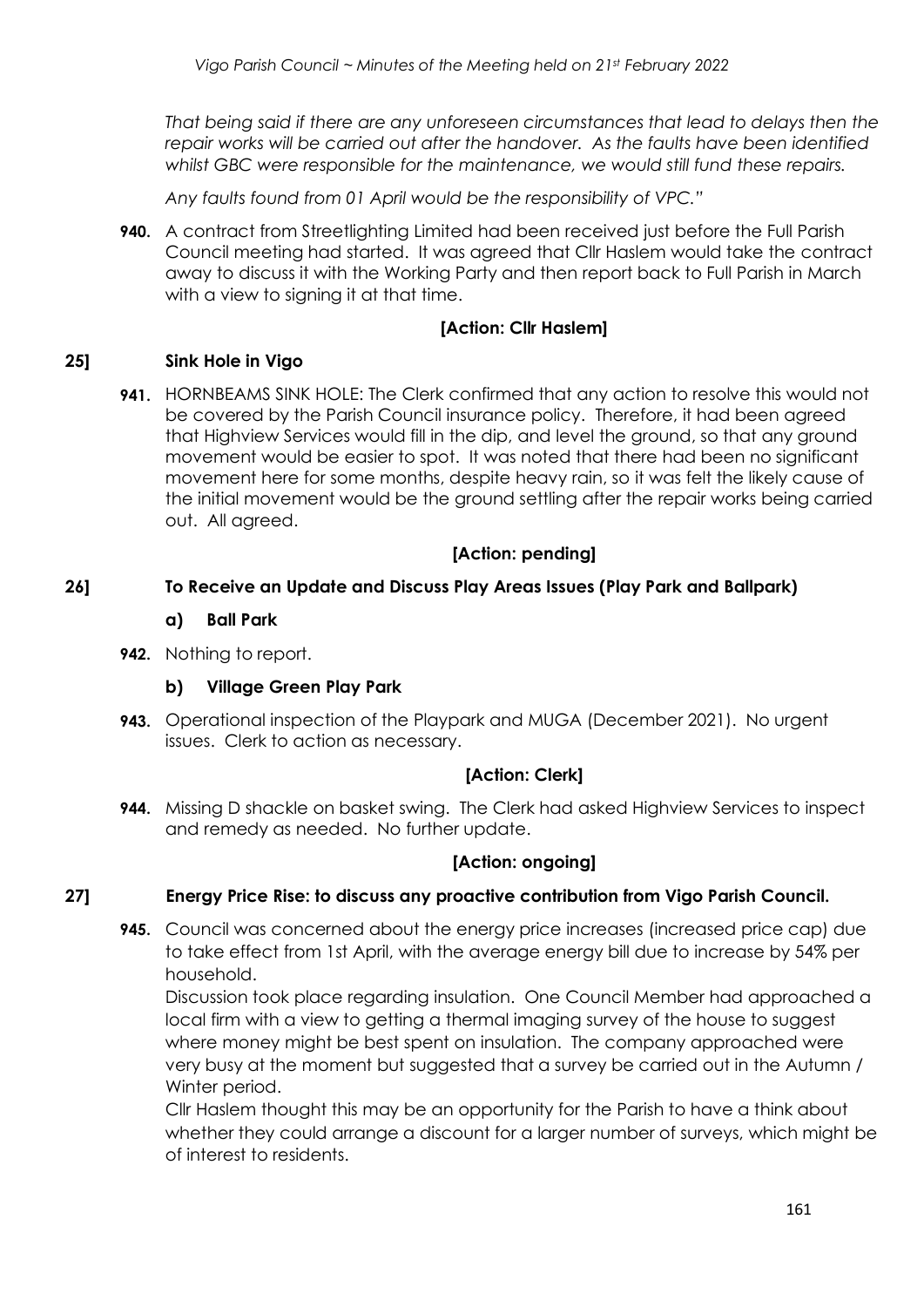Perhaps the Parish could also consider paying a subsidy per survey to make them more affordable to resident.

It was noted that the cost of a thermal imaging camera was around £1,200, perhaps the Parish could consider purchasing one and loaning it out to residents.

Cllr Haslem had emailed Cllr Jones (as Chair of the Environmental Working Party) for them to look at this matter further.

#### **[Action: Environmental Working Party]**

#### **28] Finance**

#### **a) To note any payments made since the last meeting**

|  | <b>946.</b> 08.02.22 | D/P | Nest Pension | 100.85 | <b>Clerk Pension</b> |
|--|----------------------|-----|--------------|--------|----------------------|
|--|----------------------|-----|--------------|--------|----------------------|

#### **b) To authorise payments due**

**947.** The following payments would be authorised by Cllr Banks & Cllr White:

| D/P | J Glass      | 37.48   | Jubilee Supplies              |
|-----|--------------|---------|-------------------------------|
| D/P | J Glass      | 14.39   | Zoom Feb / Mar                |
| D/P | P J Banks    | 98.35   | Noticeboard Perspex           |
| D/P | D Mackay     | 15.00   | <b>Bus Shelter Cleaning</b>   |
| D/P | J Glass      | 25.00   | <b>IT Support</b>             |
| D/P | P Agley      | 500.00  | <b>Emergency Tree Surgery</b> |
| D/P | Joanne Glass | 1623.45 | <b>February Salary</b>        |
|     |              |         |                               |

**948.** The following Standing Orders / Direct Debits were authorised:

|  | 79.50                                                                            | Paladin Bin monthly payment |
|--|----------------------------------------------------------------------------------|-----------------------------|
|  | 29.40                                                                            | Payroll Charges             |
|  | 49.14                                                                            | Telephone / Broadband       |
|  | 5010.00                                                                          | Grounds / Tree Maintenance  |
|  | D/D Gravesham BC<br>D/D J&F Accounts<br>D/D British Telecom<br>D/D Mr Paul Agley |                             |

#### **c) To note any income received**

**949.** £50 for retrospective covenant three application from 64 Highview (Carter).

#### **d) To note the actual vs budget spend and associated bank reconciliation to 31.01.22**

**950.** This matter would be deferred to the March Parish Council meeting.

#### **[Action: ongoing]**

## **e) Other Finance Issues to Note & RFO's Report**

- **951.** PRECEPT: The Clerk had written to Gravesham Borough Council with the Parish Councils precept request as agreed.
- **952.** INSURANCE RENEWAL: The Clerk had renewed the insurance as agreed (three-year long-term agreement) and the premium had been paid.
- **953.** Agreed that the full zoom subscription was no longer needed as face-to-face meetings had resumed. Clerk to cancel subscription.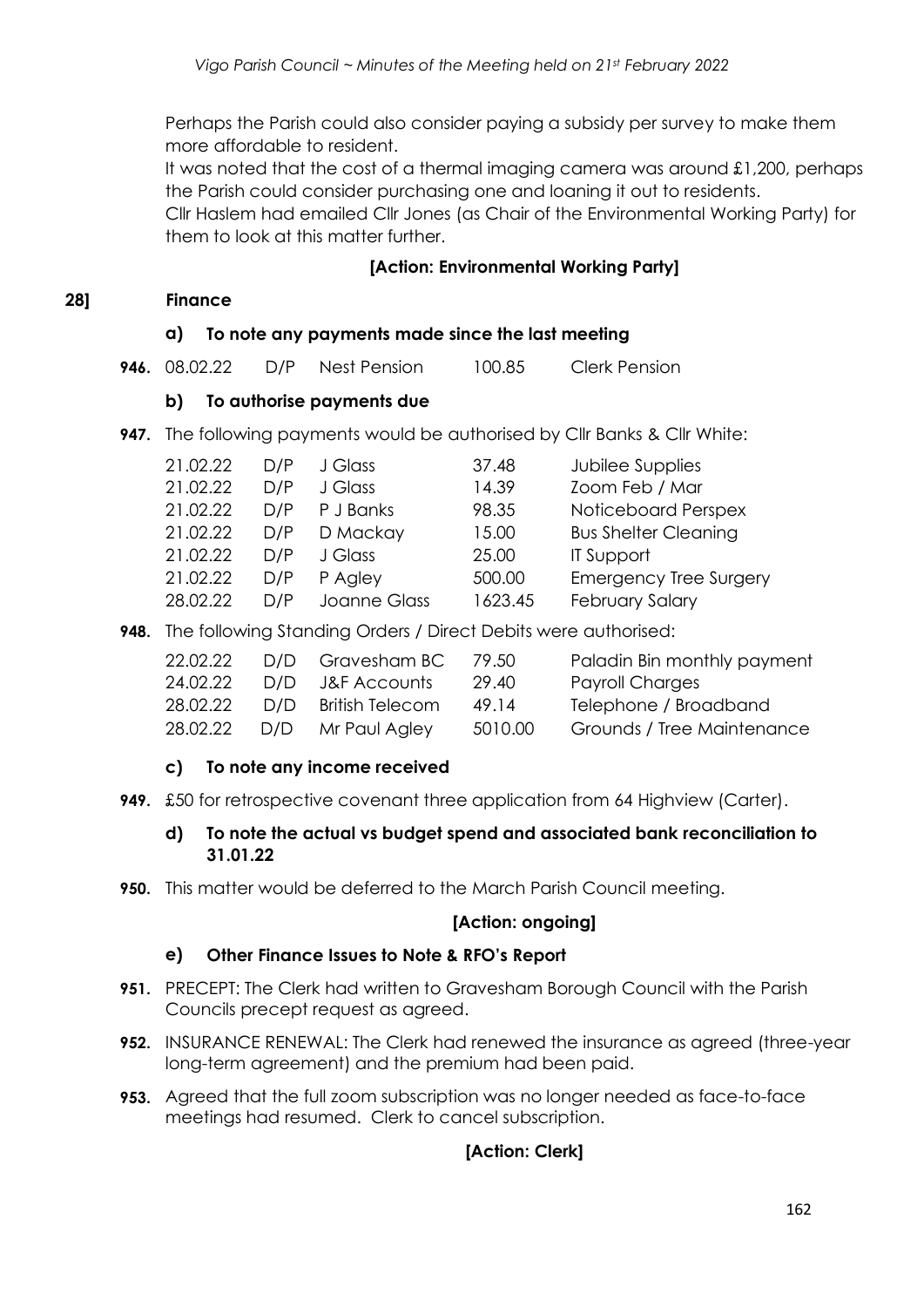## **29] Pop Up Café**

- **954.** The Clerk had put a plea on Facebook asking for volunteers, unfortunately only one response had been received. This volunteer would meet the Clerk at the 2nd March café with a view to getting more involved in future events.
- **955.** The Clerk had worked out dates for future café events which were a mix of Wednesdays (in school holidays) and Fridays (when the pre-school were not in) so that full disabled access could be gained as the main hall would be free.
- **956.** The Clerk had met with Kathy Bugden (ACRK) to discuss possible funding for the Pop-Up Café, and to discuss the Vigo Café becoming a Friend of Rural Kent (FORK) which would mean they would get an introduction pack of various leaflets and supplies from ACRK. If the Café were to go ahead (pending more volunteers) the Clerk would look into this further.

## **[Action: Clerk]**

- **30] Annual Newsletter: to agree provisional costs, discuss contents and agree distribution date.**
	- **957.** The Clerk had emailed Singlewell Printers for quotes for various options. The initial content of the annual booklet was also agreed. The Clerk would discuss this further with Cllr Haslem and Cllr Banks and report back to the March Parish Council meeting.

## **[Action: Clerk]**

#### **31] Queens Jubilee 2022: to discuss planned events and agree a budget.**

**958.** The Clerk had met with Mrs Marsh to enable the Parish Council to take over the Jubilee Celebrations.

The Clerk had checked with other Parish Councils to find out what they were arranging on what day, but there did not seem to be any firm plans at present.

**959.** The following events were proposed to celebrate the Jubilee:

Thursday 2nd June: lighting of the beacon on the village green. Friday 3rd June: street party in The Bay Saturday 4<sup>th</sup> June: lighting up the Water Tower in red, white and blue.

In principle this was agreed, subject to funding (see further details below).

The Villager pub is also proposing to have some events over the four days of the bank holiday.

**960.** LIGHTING UP THE WATER TOWER: The Clerk reported that she had successfully obtained a Member's Grant from Cllr Bryan Sweetland, to fund the cost of lighting up the Water Tower (£600 grant). The Clerk had asked Cllr Sweetland if he would like to come to the event, and he said he would do his best to attend. Cllr Sweetland suggested that the Parish ask Dr Vasu DL (the Queens representative in Gravesham) to switch the lights on. The Parish Council thought this would be a good idea, the Clerk would send an email to enquire. The Clerk would also try to get the press involved in this unique event.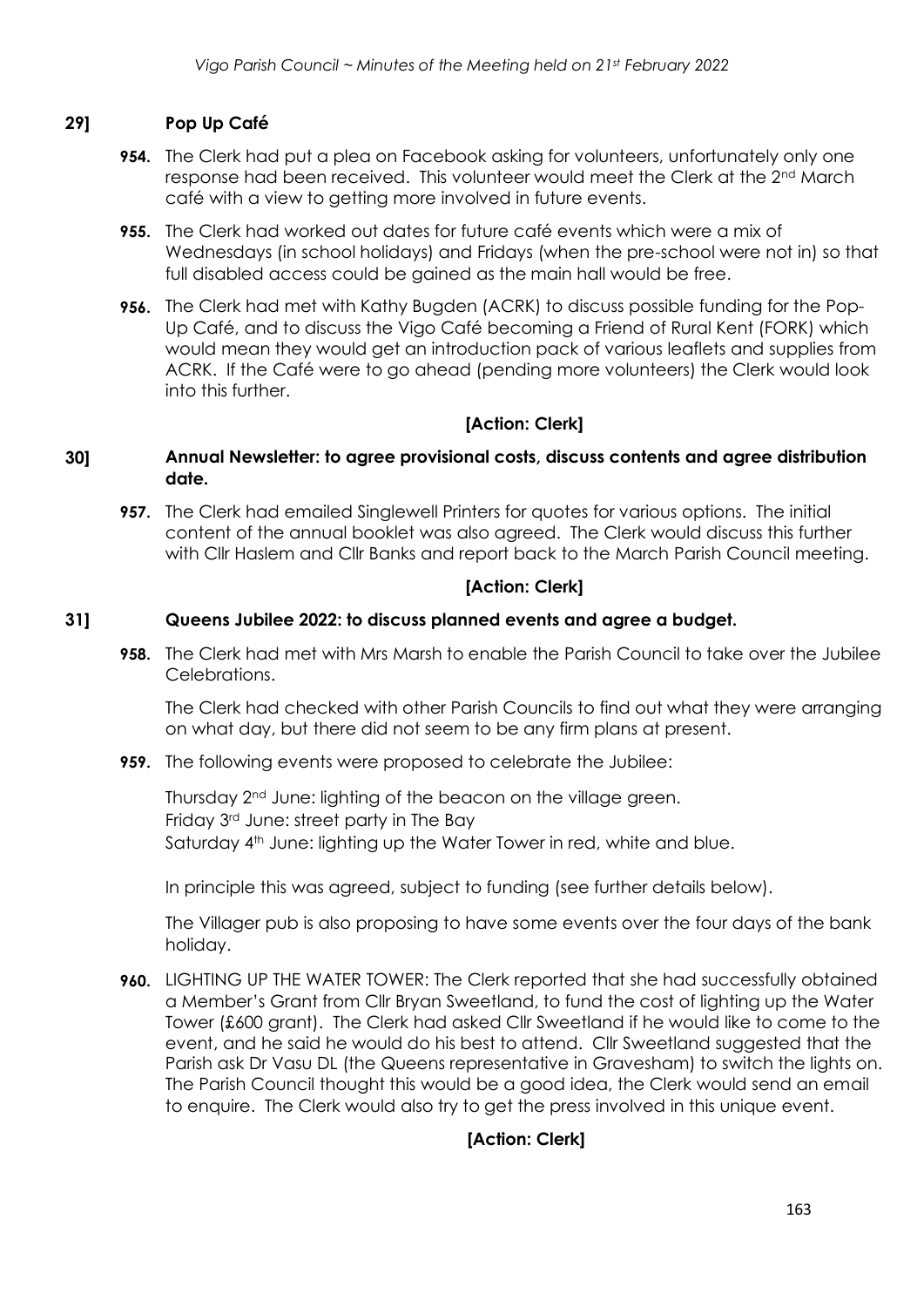**961.** GAS BEACON. A gas beacon could be purchased for £490 plus VAT. This fitted in with the budget figures provided by the Clerk. All agreed to move ahead with a beacon. Cllr Banks would look at securing a choir to attend the event.

## **[Action: Cllr Banks / Clerk]**

- **962.** STREET PARTY: The Clerk had made enquiries and suggested that the street party be held in The Bay, with the use of the village hall to prepare the food, use of toilet facilities, and the main hall as a fall back should the weather be poor. The Clerk had made enquiries with the Hall Committee who had kindly offered to only charge a nominal fee to cover cleaning the hall after the event (£50). The Clerk had made a provisional booking. The street party would have an entertainer, music, tables and chairs in The Bay, bunting and decorations. There would also be fancy dress competitions and colouring competitions.
- **963.** A member of the hall committee had requested that the Parish Council provide documents with regard to hiring the hall and the street party event. Public Liability Insurance, CDM details, floor plans (internal and external) and confirmation of who is providing the catering and relevant documentation. The Clerk would liaise with the Hall Manager regarding this.

# **[Action: Clerk]**

**964.** The Parish would need to borrow tables and chairs for the street party. The hall had 15 tables available, it may be that more would need to be hired. Cllr Banks, Cllr Jones and the Clerk would meet to measure The Bay and work out how many tables and chairs would be needed.

## **[Action: Cllr Banks / Cllr Jones / Clerk]**

**965.** The Clerk would speak to Highways / Gravesham Borough Council to see if approval would be needed to use The Bay for the street party.

## **[Action: Clerk]**

**966.** INSURANCE: The Clerk had emailed the Parish Council Insurers to ask advice on these events, including specific advice about food being prepared by volunteers, and the preparation of relevant Risk Assessments (for all events).

## **[Action: ongoing]**

**967.** The Clerk had done a provisional budget which was noted by all Members. Some discussion took place about using precept funds to provide a buffet, which due to having to limit numbers, may not be enjoyed by all those who wished to attend. It was felt more practical that perhaps the Parish Council could charge for a buffet, at cost price, then people could decide whether to buy a buffet meal from the Parish Council, or perhaps purchase food from one of the takeaways in the village or bring their own. Everyone would be able to enjoy the entertainment, music and competitions, and use the tables and chairs set out by the Parish in The Bay or move up onto the village green. All agreed. The Clerk would work out a price per person for the buffet.

By charging residents for buffet food, the events over three days could be funded by a sum of £1,240 (this was for the street party event, and the gas beacon). A budget had already been put by in the sum of £1,000 but it was agreed by all to increase this to £1,500 by using some funds from the grant in aid budget.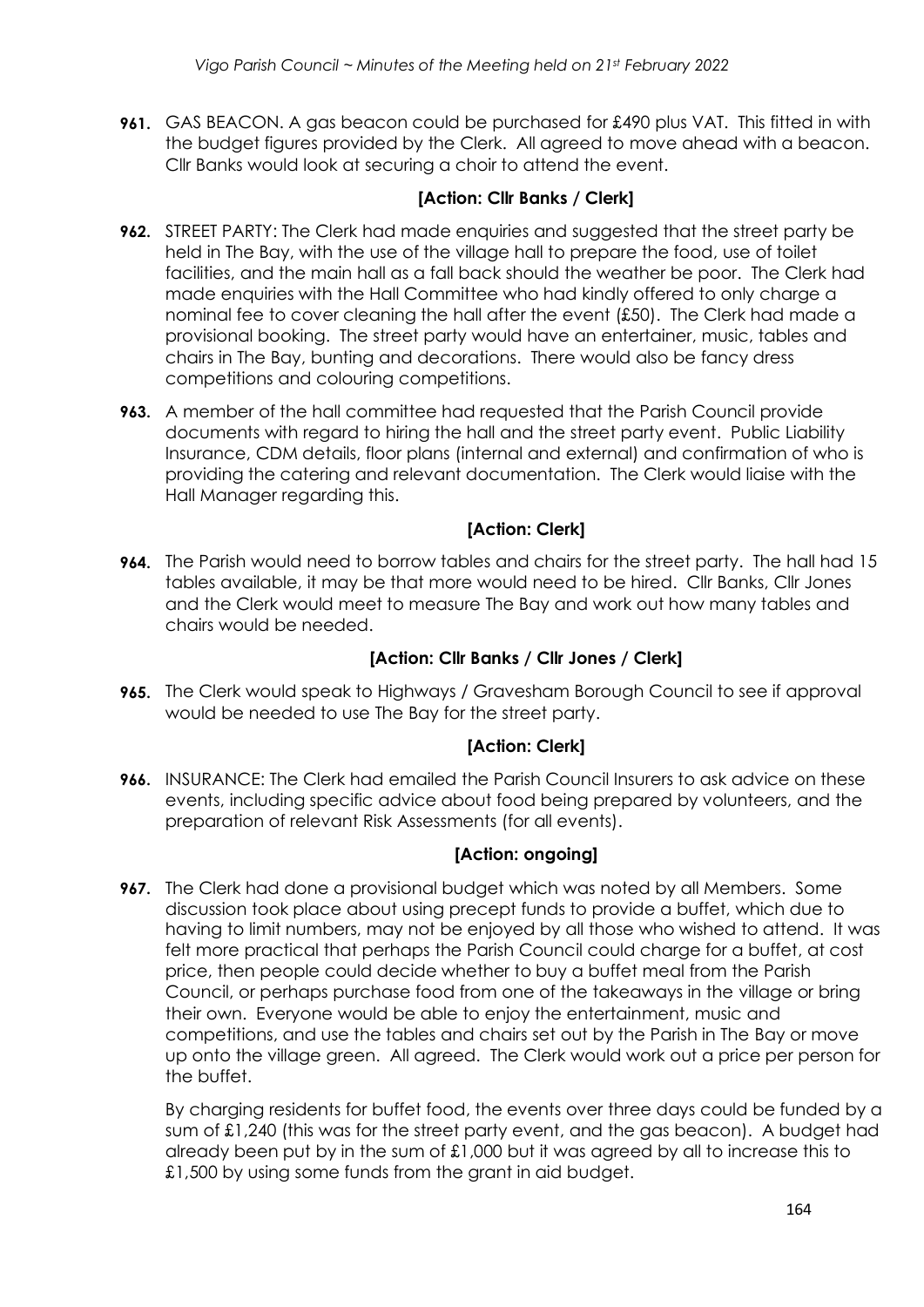It was noted that the cost of lighting up the water tower was met entirely by the Member's Grant from Cllr Sweetland.

## **[Action: ongoing]**

**968.** 790/631/463: Photograph display: Cllr Jones would discuss with the Working Party.

## **[Action: Clerk]**

**969.** 791/632: FRUIT ORCHARD: No particularly suitable location seemed to be available. Filed as pending.

#### **32] To receive the Chairs announcements (to note officers' responses from Chairs meeting)**

- **970.** 794: Climate Change:
	- Cllr Banks to write to the bus company to ask for hourly services to encourage people to drive less. No update on this as Cllr Banks was not at the meeting.
	- Cllr Hawkins and the Parking Working Party to continue to look at electric vehicle charging points. Now tasked to the Working Party.
	- Cllr Haslem to explore engaging a consultant to look at heat loss and solutions for particular styles of houses in Vigo, with a view to the Parish Council encouraging residents to make changes which may help reduce heat loss. Discussed under agenda item 27.

## **[Action: Cllr Banks]**

**971.** Cllr Banks had been invited to the Annual Parish Meeting of Meopham Parish Council on 27 April. Cllr Banks would be pleased to attend and had responded as such.

#### **33] To receive the Clerk's Report and note correspondence received**

**972.** "There's No Place Like Vigo" poster. The Clerk had not yet contacted the artist or the hall manager regarding a poster for the hall foyer but would do so as soon as possible.

## **[Action: Clerk]**

- **973.** NEWSLETTER: Please refer to Agenda Item 30.
- **974.** The Clerk reported that the office laptop had stopped working. The Clerk had got someone to look at it, who felt it was a fundamental problem with the laptop that could not be repaired. The Clerk had spoken to Currys, as the laptop was still in the warranty period, and they had agreed to replace the laptop. The Clerk would now send the laptop back, after it had been wiped clean.

## **[Action: Clerk]**

**975.** The person who had helped the Clerk with trying to repair the laptop and wiping it clean when it had to be returned, had done this as a gesture of good will with no charge (4 hours work). It was proposed by Cllr Banks (via the Clerk) that a voucher be purchased as a thank you. This was agreed by all Members. Clerk to purchase a £25 gift voucher.

## **[Action: Clerk]**

**976.** The Clerk noted that all Members and the Clerk at Meopham Parish Council now had meopham-pc.gov.uk email addresses.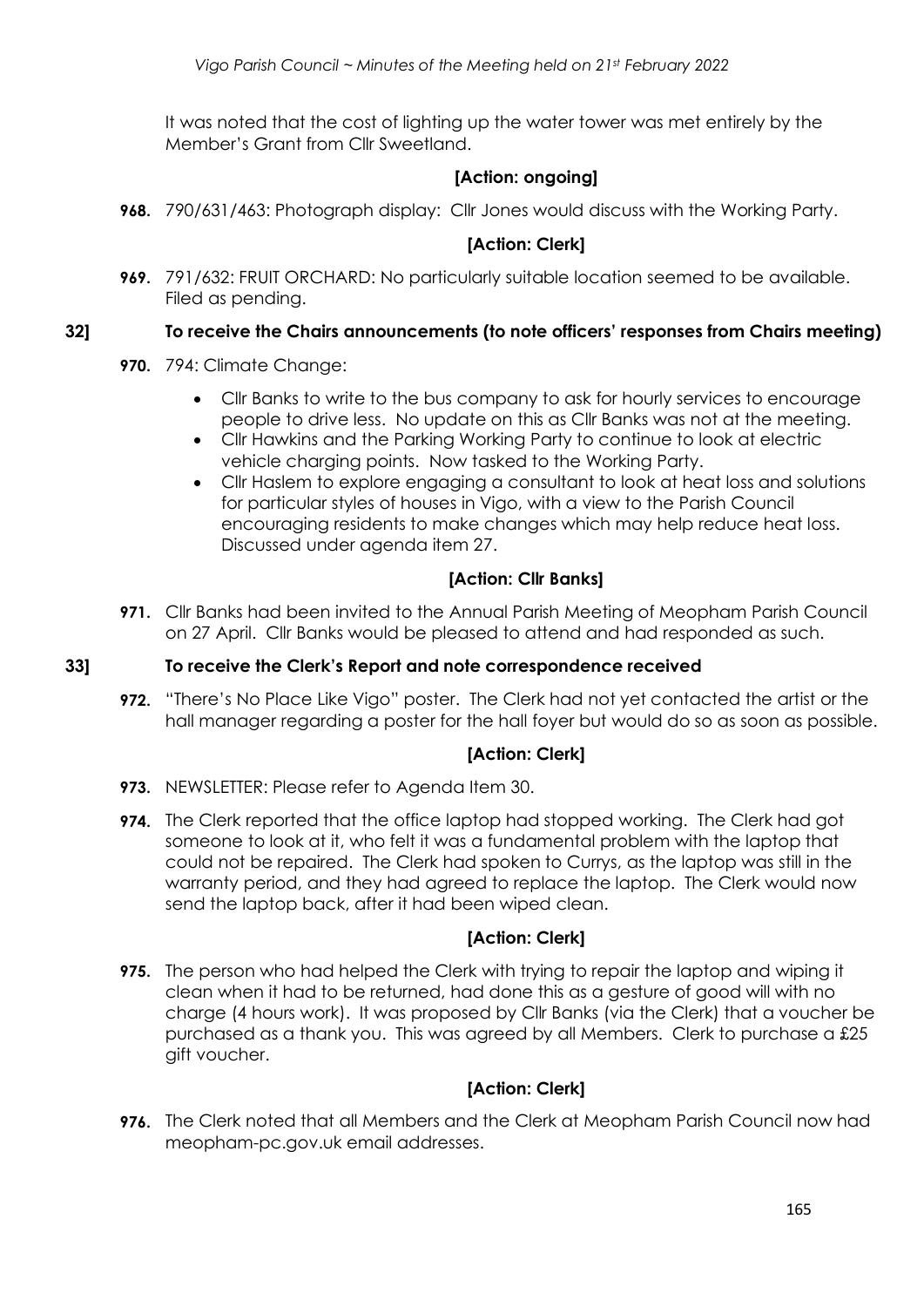**977.** The Clerk had been contacted by South East Coast Ambulance Service (wellbeing department) who were looking to recruit Staff Wellbeing Volunteers to operate a welfare service to support their staff. The Wellbeing Project Manager asked the best way to go about placing recruitment posters on the local noticeboards, social media etc. The Clerk would respond to say that if they sent posters electronically to the Parish Office, the Parish would happily advertise the vacancies.

## **[Action: Clerk]**

**978.** There had been an issue where a poster had been placed in the large noticeboard at the top of Waterlow Road, before permission had been given. It was agreed that it would be good to put a secondary lock on the noticeboard to avoid such an issue in the future (the current locks were not working well). It was agreed to look at putting a padlock on the board.

# **[Action: Clerk]**

**979.** The Clerk had forwarded the NALC Chief Executives Bulletin to all Members.

It was noted that Parish Councils would continue to be exempt from referendum with regard to Council Tax.

It was also noted that Audit fees were increasing by 5% in 2022/23.

The section 137 limit had been increased to £8.82 for the 2022/23 year.

**980.** Boys & Maughan had asked the Parish Council if they would act as a referee for an application for the solicitors to be listed in the Legal 500 (a directory ranking legal professionals). The Parish Council agreed to this and the Clerk would respond to Boys & Maughan to let them know.

# **[Action: Clerk]**

**981.** It was noted that there was a new monitoring officer in place: Bhupinder Gill.

# **34] To discuss plans for the Annual Parish Meeting in April.**

**982.** It was suggested that it might be a good idea to have a speaker at the Annual Parish Meeting. The Clerk would make enquiries with Christoph Bull (local historian) and Trosley Country Park (perhaps a wildlife expert).

# **[Action: Clerk]**

# **35] CCTV**

- **983.** There had been an issue with three CCTV cameras not working (all pole mounted on the streetlight near the car park). The Clerk had got quotes to have Fire Action out to look at this issue. As they would need two engineers, plus a tower, and they thought that two wireless bridges would need to be set up, the initial quote was for £1,760. The Clerk felt that these cameras had gone out purely due to a supply issue (likely that the streetlight had gone out). No further action had been taken in the end, as the cameras had all come back online. It was agreed to seek alternative quotes from a local supplier in future if any work was required.
- **984.** It was noted that there was a new Legal Topic Notice 13 (Policing in Your Area). This included an update on the laws which needed to be complied with regarding CCTV.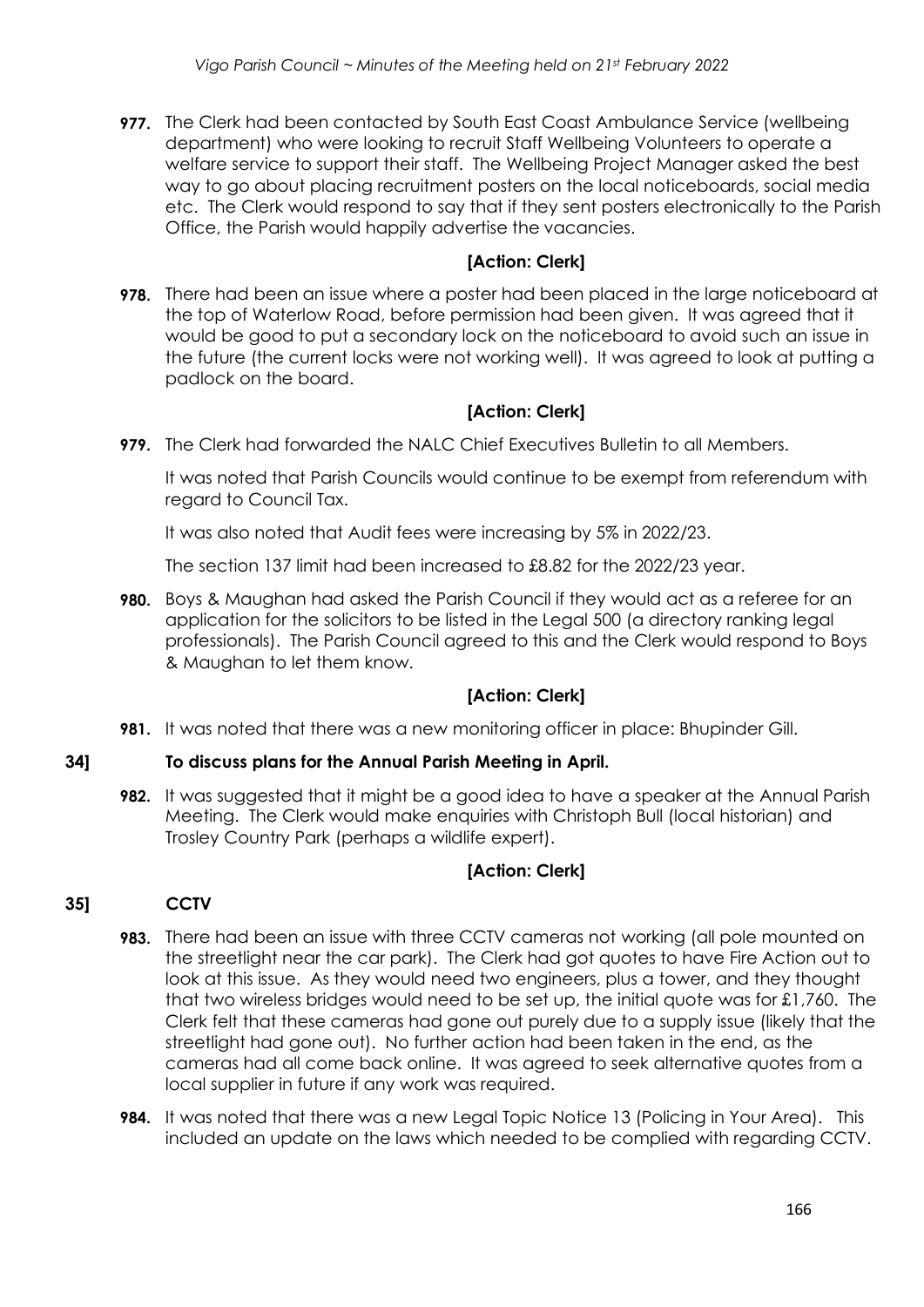A new Code of Practice (by the Surveillance Camera Commissioner) had been published. The Clerk would look into this.

## **[Action: Clerk]**

#### **36] KALC Community Awards 2022**

**985.** The Award for 2020 had never been received (although the 2021 award had been). The Clerk chased this up with KALC who confirmed it had been sent. KALC were happy to re-issue the award in 2022. The Parish would still be able to put their 2022 nomination forward (which the Clerk had submitted in time for the deadline)

Three awards would be presented at the Annual Parish Meeting in April, the awards being from 2020, 2021 & 2022 (lockdown having prevented the earlier two being presented)

#### **37] Social Media / IT / Website**

- **986.** REVIEW OF COVID DELEGATION POLICY: This policy (now called the Temporary Delegation Policy) had been published on the Parish website.
- **987.** BUS SERVICE: The simplified bus timetable had been posted on the Parish Council website.
- **988.** Public Wi-Fi / sharing the Parish Wi-Fi with the village hall. Cllr Hawkins had progressed this and the Parish wifi was now shared with the village hall office and village hall users.

#### **38] Training Update**

**989.** KALC Health & Wellbeing Conference 22<sup>nd</sup> March 2022. Members invited to attend. Chairmanship Networking Day would be held on 26 February 2022. Creating a Social Media Strategy for your Local Council 17 March 2022, Clerk to attend.

#### **39] To receive reports from Working Parties (not noted elsewhere on the agenda)**

## **a) Covenant Working Party**

**990.** WELCOME PACK FOR NEW RESIDENTS: This was with the Covenant Working Party for action.

## **[Action: Covenant Working Party]**

**991.** POLICY FOR DRIVEWAYS IN VIGO: Cllr White felt it would be useful for a formal policy to be drawn up in relation to driveways and associated planting in the village. This was something that the Covenant Working Party could look at.

## **[Action: Covenant Working Party]**

## **b) Environment Working Party**

**992.** Wildflower meadows. Cllr Jones had forwarded (to Cllr Banks and the Clerk) a list of suggested locations (as discussed with the Grounds Maintenance Team. These would be discussed at a working party meeting. Meeting to be scheduled.

## **[Action: Cllr Jones]**

**c) Grounds Maintenance Working Party**